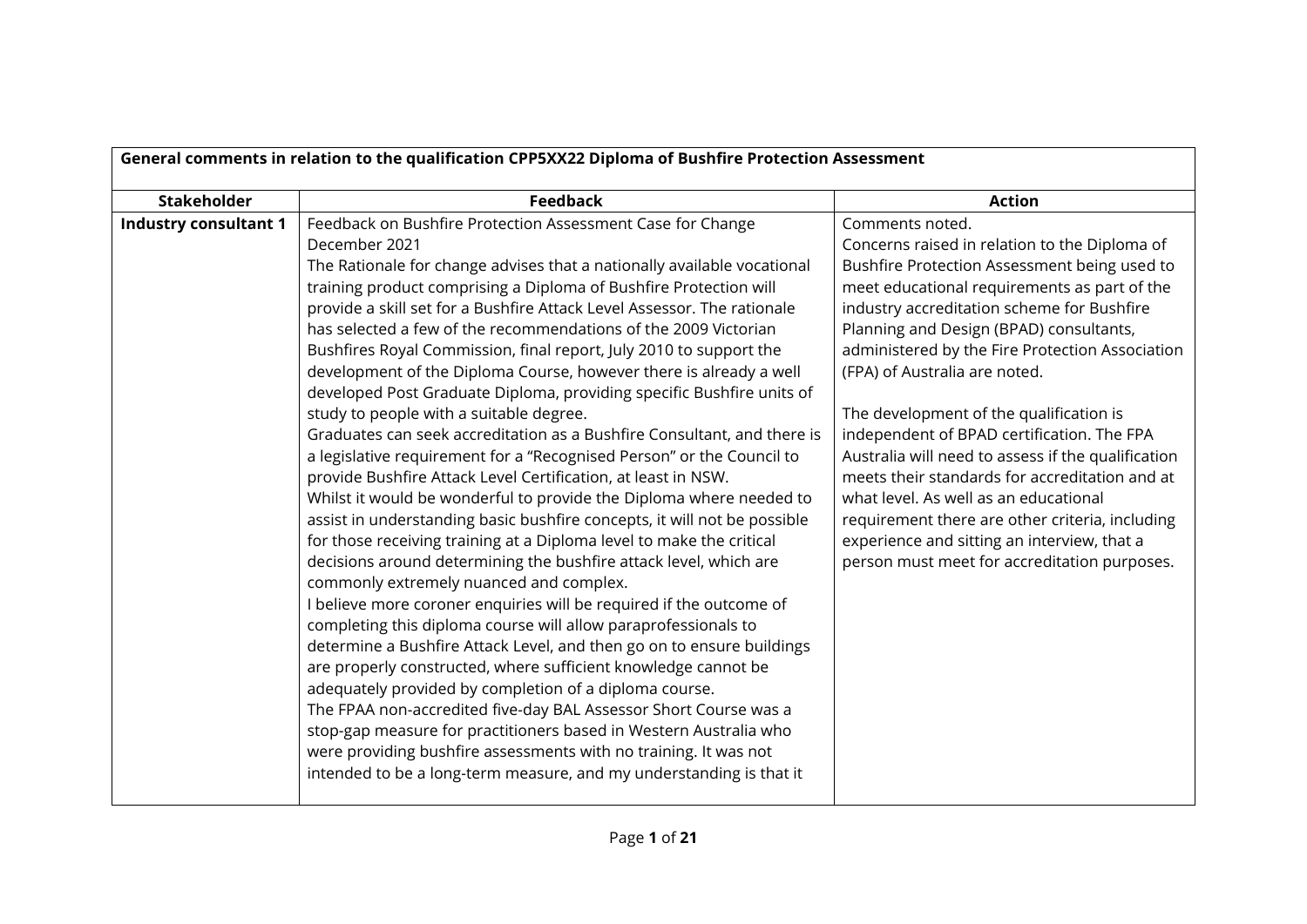| was introduced because nobody was able to meet Level 2 or 3<br>pathways, at the time.<br>The FPAA assured NSW practitioners that Level 1 would never be<br>introduced in NSW as it is thought there are sufficient practitioners,<br>and doing so would lessen the high quality of reporting and ethics<br>upheld by the existing Recognised persons in NSW, who have worked<br>hard to create a working relationship with regulators and gain trust<br>within NSW.<br>I would far rather the existing post graduate courses in Australia be<br>subsidised if cost is a barrier, than bring in a lesser qualification. The<br>number of Accredited Practitioners currently on the FPAA Register does<br>not reflect the number of persons who have successfully completed the<br>post graduate diploma, who are currently working in local government<br>and private practice, without a need to be accredited.<br>Further, many Bushfire Practitioners are working without accreditation<br>in NSW as there is no legislative requirement for accreditation, other<br>than the issue of a Bushfire Attack Level (BAL) Certificate for Complying<br>Development. Some of these Practitioners are highly regarded and<br>accepted as Expert Witnesses in Courtrooms.<br>I think the Diploma course is a good start for those wishing to enter the<br>profession, and a precursor to undergraduate or post graduate study in<br>the field. But absolutely, finishers should not be able to work<br>independently (as an assistant to a practising bushfire consultant only)<br>or authorise development in any way, which is the case for Bushfire<br>Practitioners issuing BAL Certificate for Complying Development<br>applications on bushfire prone land in NSW. This process does not | Comment noted. Thank you for the support. |
|------------------------------------------------------------------------------------------------------------------------------------------------------------------------------------------------------------------------------------------------------------------------------------------------------------------------------------------------------------------------------------------------------------------------------------------------------------------------------------------------------------------------------------------------------------------------------------------------------------------------------------------------------------------------------------------------------------------------------------------------------------------------------------------------------------------------------------------------------------------------------------------------------------------------------------------------------------------------------------------------------------------------------------------------------------------------------------------------------------------------------------------------------------------------------------------------------------------------------------------------------------------------------------------------------------------------------------------------------------------------------------------------------------------------------------------------------------------------------------------------------------------------------------------------------------------------------------------------------------------------------------------------------------------------------------------------------------------------------------------------------------------------------------------|-------------------------------------------|
| involve any third party such as the Rural Fire Service or Council, and it<br>will be a most unwelcome and dangerous predicament for diploma<br>graduates to find themselves authorising development as a result. This<br>is the NSW legislative link to the process;<br>https://legislation.nsw.gov.au/view/html/inforce/current/epi-2008-<br>0572#sec.1.19A                                                                                                                                                                                                                                                                                                                                                                                                                                                                                                                                                                                                                                                                                                                                                                                                                                                                                                                                                                                                                                                                                                                                                                                                                                                                                                                                                                                                                             |                                           |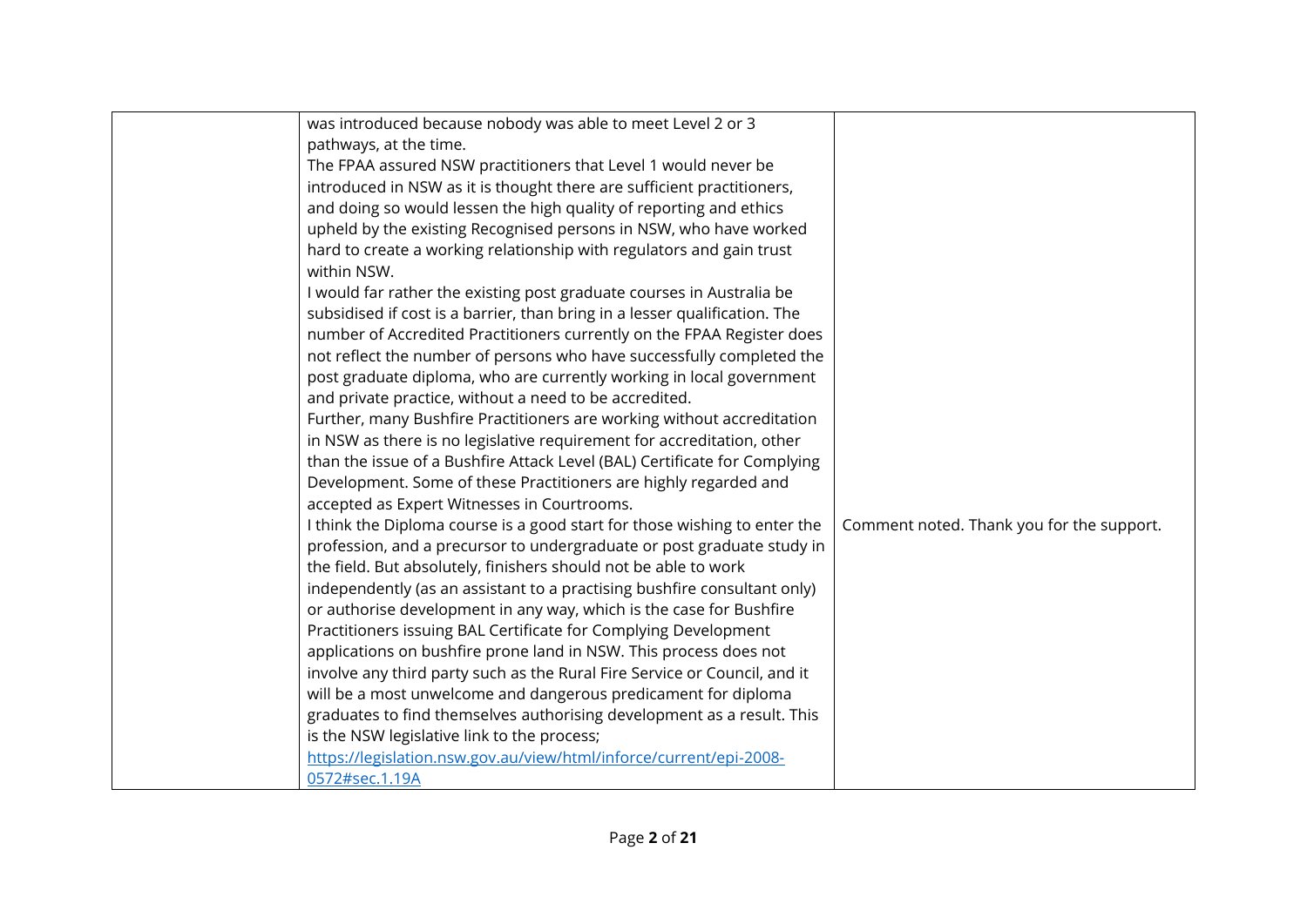|                              | The stakeholder consultation did not include Bushfire Practitioners<br>already working in the industry, who represent the key interest group                                                                                                                                                                                                                                                                                                                                                                                                                                                                                                                                                                                                                                                                                                                                                                                                                                                                                                                                                                                                                                                                                                                                                                                                                                                                                                                                                                                                                     |                                                                                                                                                                                                                                                                                                                                                                                                                                                                                                                                                                                                                                |
|------------------------------|------------------------------------------------------------------------------------------------------------------------------------------------------------------------------------------------------------------------------------------------------------------------------------------------------------------------------------------------------------------------------------------------------------------------------------------------------------------------------------------------------------------------------------------------------------------------------------------------------------------------------------------------------------------------------------------------------------------------------------------------------------------------------------------------------------------------------------------------------------------------------------------------------------------------------------------------------------------------------------------------------------------------------------------------------------------------------------------------------------------------------------------------------------------------------------------------------------------------------------------------------------------------------------------------------------------------------------------------------------------------------------------------------------------------------------------------------------------------------------------------------------------------------------------------------------------|--------------------------------------------------------------------------------------------------------------------------------------------------------------------------------------------------------------------------------------------------------------------------------------------------------------------------------------------------------------------------------------------------------------------------------------------------------------------------------------------------------------------------------------------------------------------------------------------------------------------------------|
| <b>Industry consultant 2</b> | Feedback submitted in relation to Case for Change in late 2019.<br>I would like to nominate my concerns at your Project: Bushfire Planning<br>and Design for developing a Diploma level of qualification following my<br>attempt at establishing a business in Western Australia following the<br>launch of the Fire Protection Association Short Course. I was one of the<br>second round of intakes with the University of Western Sydney<br>Graduate Diploma in Design for Bushfire Prone Areas after completing<br>this course I've published a number of research papers and also<br>completed a Masters in Fire Investigation specialising in bushfire<br>growth and bushfire investigation.<br>In NSW at present the minimum level of qualification is a graduate<br>certificate for Bushfire Planning and Design Level 2 accreditation and<br>graduate diploma for Bushfire Planning and Design Level 3. At present<br>the Grad. Dip is a Level 8 qualification in the Australian Qualification<br>Framework (AQF) and the approach proposed by Artibus is for a<br>Diploma - Level 5 AQF. This is nearly halving the qualification level and<br>providing tack on shortcut training to avoid gaining a graduate diploma.<br>The present Graduate Diploma and Masters is about developing<br>professionals who have the skills to research, develop, describe and<br>most importantly justify safe bushfire design.<br>In completing the Graduate Diploma over 2 years part time the<br>university expert Grahame Douglas provided invaluable advice and | Concerns noted about the different AQF levels.<br>There seems to be a perception that the higher<br>the AQF the better and more capable<br>graduates are. The type of learning in higher<br>education and vocational education is different<br>Vocational qualifications are more practical and<br>applied and relate to workplace outcomes.<br>Feedback indicated a perceived lack of<br>professionalism in a person with a diploma and<br>that only those with post graduate<br>qualifications understand ethics and legal<br>liability or have the ability provide performance<br>solutions according to the NCC. There are |
|                              | coaching to improve my knowledge and business. I had already been a<br>bushfire consultant for 4 years when I commenced the work. A diploma<br>would remove the ability for an expert in the field to coach students as<br>it would be narrowed to a small focus.                                                                                                                                                                                                                                                                                                                                                                                                                                                                                                                                                                                                                                                                                                                                                                                                                                                                                                                                                                                                                                                                                                                                                                                                                                                                                                | many people with vocational education and<br>training qualifications, such as builders,<br>plumbers, building designers, building<br>surveyors, land surveyors, and who<br>successfully run their own businesses.                                                                                                                                                                                                                                                                                                                                                                                                              |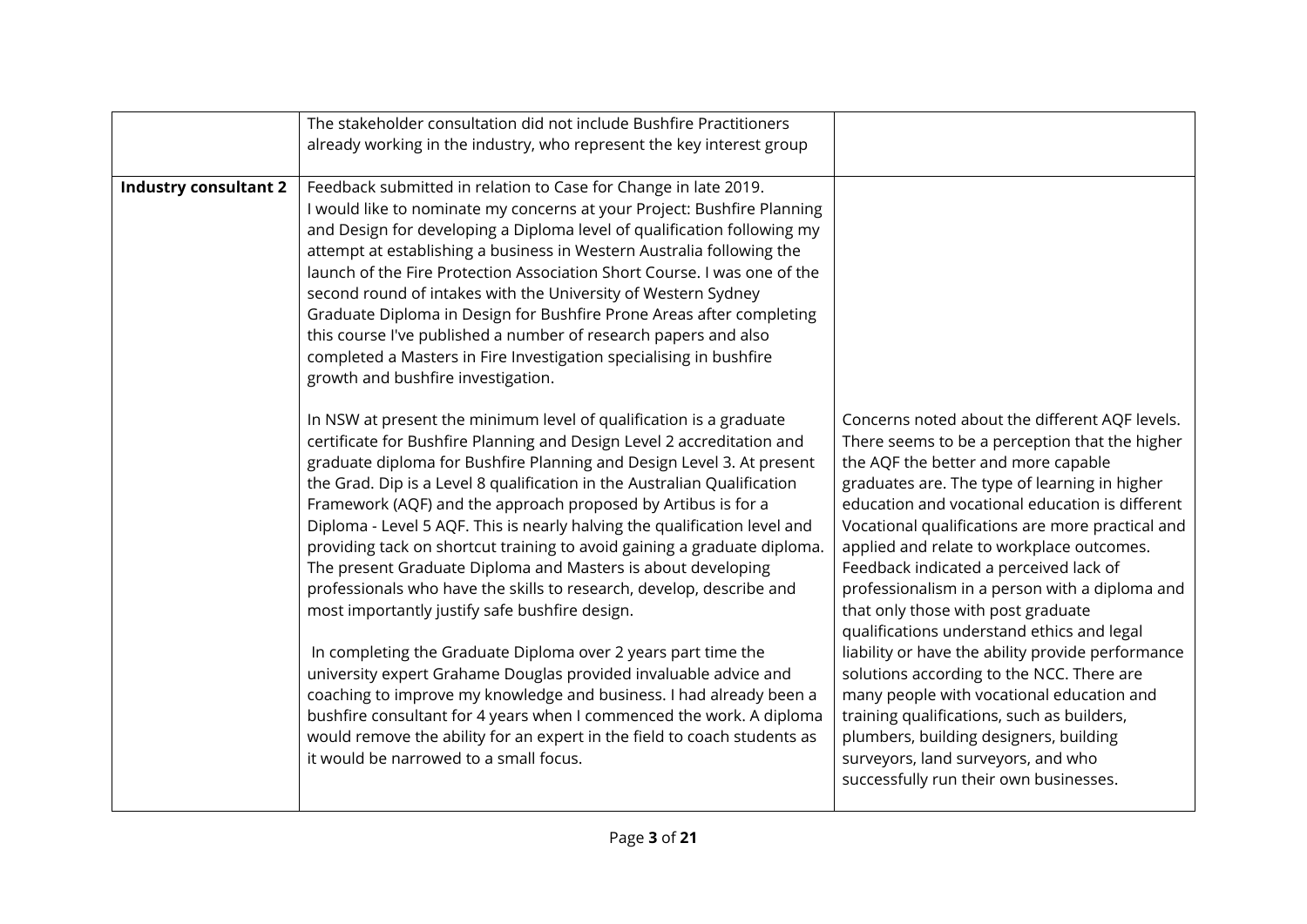| All of the course aims are presently met and furthered by the current<br>course. I learnt how to write professionally in my undergraduate<br>degree and the current Graduate Diploma already offers coaching in<br>report writing with specific review of single dwelling, subdivision and<br>alternate solution. FPAA have said on multiple occasions that the<br>university post graduate course is not creating people who can<br>measure a slope or write a report. I cannot comment on the Melbourne<br>University course because I attended University of Western Sydney but<br>we did field visits assessing vegetation types and structures plus<br>measuring slopes. My existing reports were reviewed and commented<br>on by Dr Douglas. |                                                                                         |
|----------------------------------------------------------------------------------------------------------------------------------------------------------------------------------------------------------------------------------------------------------------------------------------------------------------------------------------------------------------------------------------------------------------------------------------------------------------------------------------------------------------------------------------------------------------------------------------------------------------------------------------------------------------------------------------------------------------------------------------------------|-----------------------------------------------------------------------------------------|
| The approach proposed sounds like it is dumbing down bushfire safety<br>design, developing production workers rather than professionals.                                                                                                                                                                                                                                                                                                                                                                                                                                                                                                                                                                                                           |                                                                                         |
| I have highlighted my concerns to FPAA.                                                                                                                                                                                                                                                                                                                                                                                                                                                                                                                                                                                                                                                                                                            | Comment noted. Beyond the scope of the<br>qualification development itself.             |
| I also highlight the conflict in interest if an accreditation body intends to<br>offer training as is currently occurring.                                                                                                                                                                                                                                                                                                                                                                                                                                                                                                                                                                                                                         | The development of the qualification is<br>independent of BPAD certification and cannot |
| I mentioned in the webform that the qualification description should<br>reference FPAA intention to have the course as a BPAD level 2<br>qualification. It has not been ratified but I think it's also important this<br>intention is clearly stated in the course description due to the<br>implication to the industry.                                                                                                                                                                                                                                                                                                                                                                                                                          | be written into the qualification description.                                          |
| A second additional comment is that the Graduate Diploma course<br>teaches you how to read and understand planning legislation<br>framework. The diploma course is a national course that may or may<br>not provide planning advice for varying states. I don't expect there<br>would be adequate time in the course to explain the framework of the<br>planning system for each individual state so that people attending the                                                                                                                                                                                                                                                                                                                     | Comment noted.                                                                          |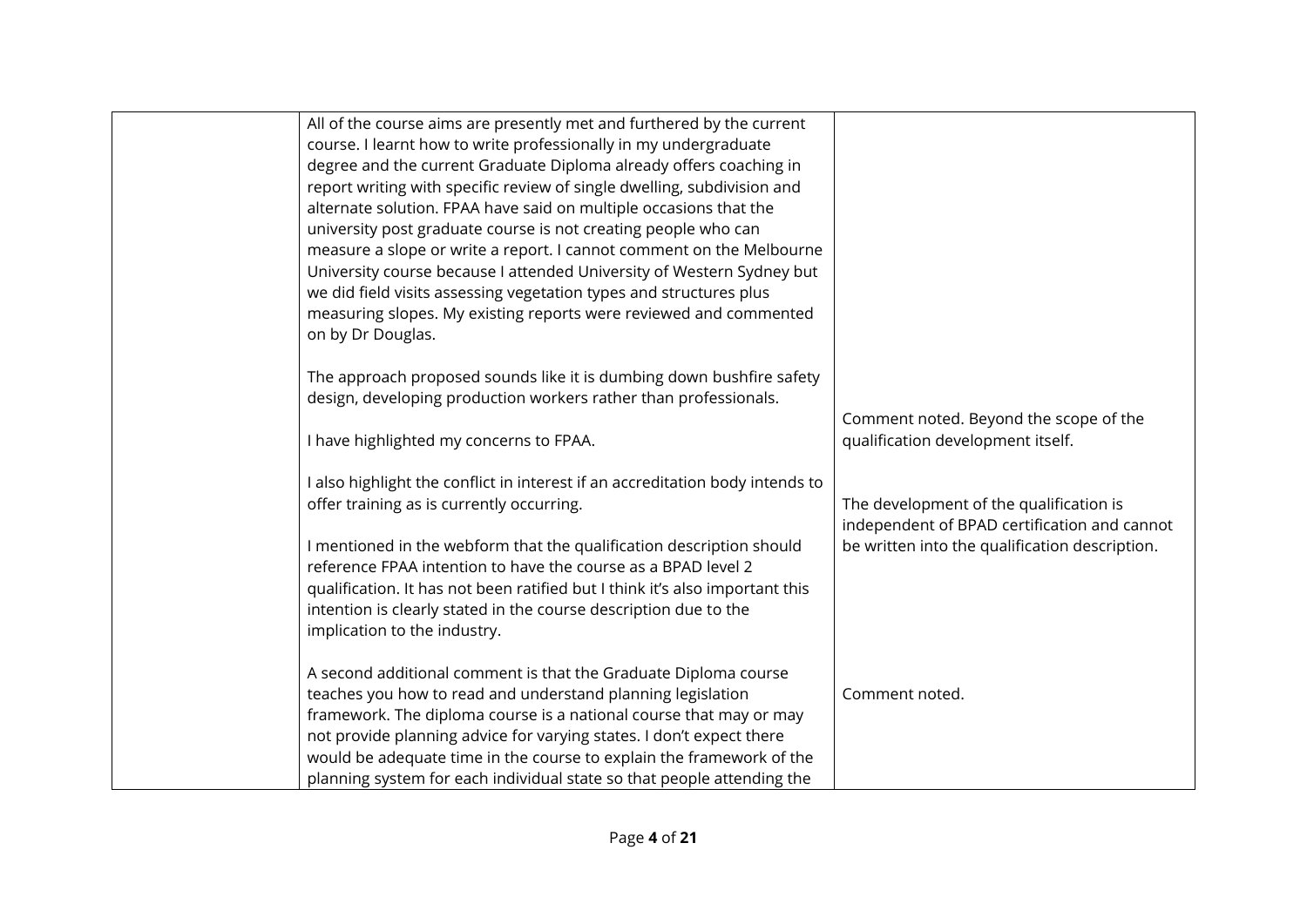|                              | course understand how to keep up to date with the latest planning           |                                             |
|------------------------------|-----------------------------------------------------------------------------|---------------------------------------------|
|                              | legislation and understand changes as they occur.                           |                                             |
| <b>Industry consultant 2</b> | Qualification does not reflect qualification outcome it should be a         | Comments noted.                             |
|                              | support role.                                                               |                                             |
|                              | Qualification does not reflect occupational roles - There is reference to   |                                             |
|                              | planning which is state based however a national qualification is           |                                             |
|                              | sought. FPAA have indicated they intend to have this qualification for      |                                             |
|                              | Level 2 BPAD so that should be clearly communicated. The term               |                                             |
|                              | paraprofessional level qualification should be added to the description.    |                                             |
|                              | Core does not capture essential skills needed. And range of electives       |                                             |
|                              | does not have enough content with planning, ethics etc.                     |                                             |
|                              | Q11. Please list any skills and knowledge you think should be included      |                                             |
|                              | as elective units.                                                          |                                             |
|                              | Ethics, planning                                                            |                                             |
|                              | Ethics and Liability Recommendation                                         | Units on Ethics and Legal Liability and WHS |
|                              | It is recommended to add an additional required course on ethics and        | have been added in response to feedback.    |
|                              | liability. A code of conduct will be required for a practicing professional |                                             |
|                              | however to develop a high level of ethics should be paramount for life      |                                             |
|                              | safety, so that people do not bend or break the rules or cut corners.       |                                             |
|                              | Liability Comment: In NSW, the only tasks required legislatively to be      |                                             |
|                              | completed by an accredited bushfire consultant are complying                |                                             |
|                              | development certificates and a level 2 BPAD consultant can complete         |                                             |
|                              | these.                                                                      |                                             |
|                              | There is a misconception by some that complying development is              |                                             |
|                              | simple as they can have significant and varied scenarios. There is an       |                                             |
|                              | even greater misunderstanding by some of the liability of the bushfire      |                                             |
|                              | consultant in completing complying development BAL assessments.             |                                             |
|                              | NSW RFS are not involved, council are often not involved and if the BAL     |                                             |
|                              | assessment is incorrect the bushfire consultant takes full responsibility   |                                             |
|                              | and liability for the work complete. This concept should be                 |                                             |
|                              | communicated clearly to the student.                                        |                                             |
|                              | Q12. Please provide any other feedback on the content or structure of       |                                             |
|                              | the proposed Diploma of Bushfire Protection Assessment.                     |                                             |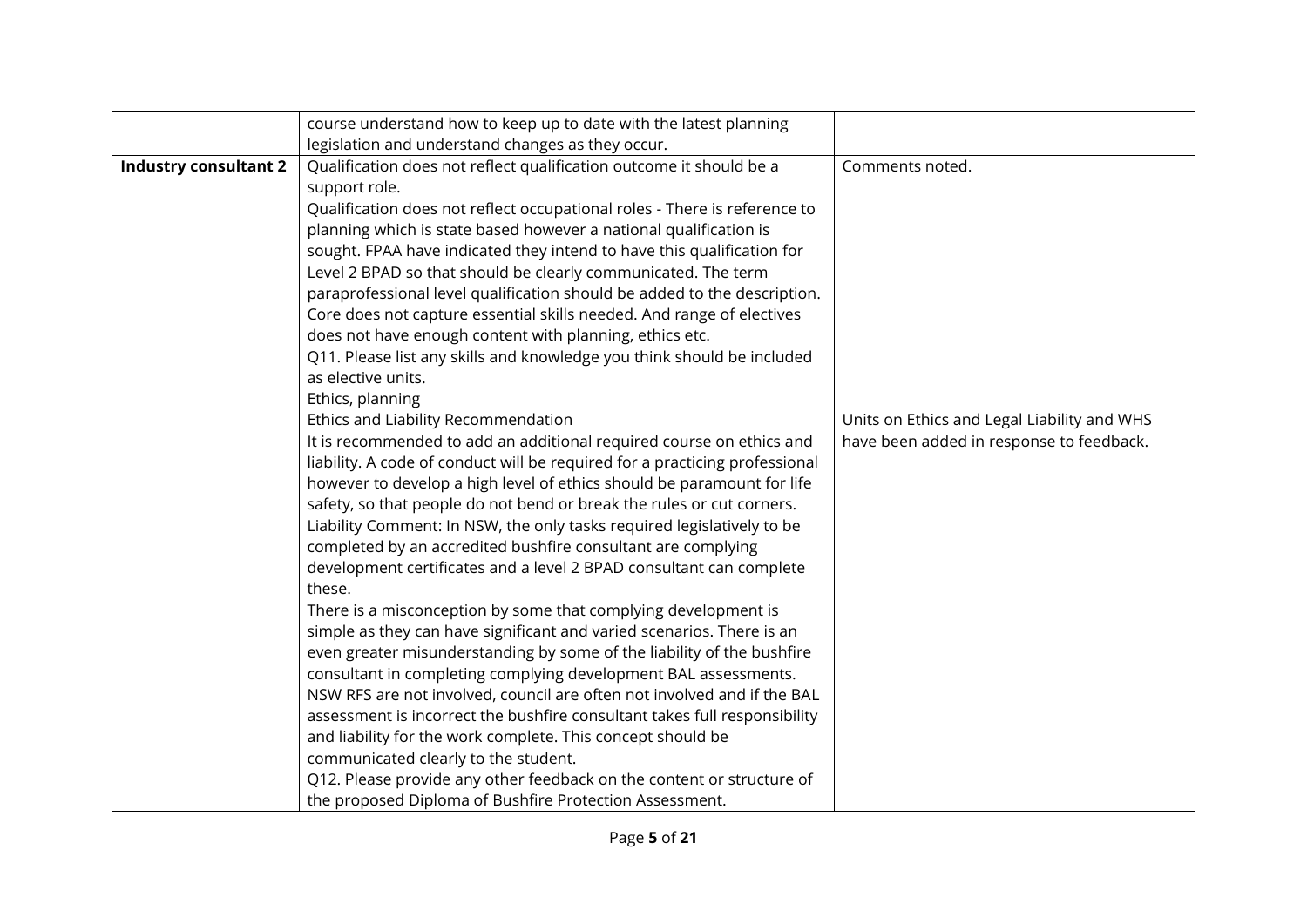| believe the course could fill a niche to get a step in to the industry and   |                                                  |
|------------------------------------------------------------------------------|--------------------------------------------------|
| could be a step into the existing Post Graduate qualifications in            |                                                  |
| bushfire, or to replace FPAA's existing short course for Level 1             |                                                  |
| consultants in WA. I strongly disagree with having a diploma short           |                                                  |
| course as equivalent to a Graduate Certificate qualification.                | Comment noted. Thank you for the support.        |
| Frances Lamb has advised the consultation is based around the                |                                                  |
| development of the course and does not represent acceptance of a             |                                                  |
| qualification, however FPAA have indicated their intent to have the          |                                                  |
| Diploma of Bushfire Protection Assessment as an alternate pathway            |                                                  |
| BPAD Level 2. I believe this a significant reduction in qualification levels |                                                  |
| and professionalism in the bushfire industry.                                |                                                  |
| I strongly support the term "paraprofessional workers" used                  |                                                  |
| throughout the documentation provided. The term "paraprofessional"           |                                                  |
| covers a broad range of roles that assist licensed professionals with        |                                                  |
| their day-to-day tasks. The existing postgraduate qualification is           |                                                  |
| identified as a professional qualification with the diploma course able      |                                                  |
| to develop support staff for existing bushfire professionals.                | Comment noted.                                   |
| I recommend the TAG to liaise with existing universities offering            |                                                  |
| graduate certificate, graduate diploma, and masters courses in bushfire      |                                                  |
| to see if there is potential to achieve RPL following the diploma. This      |                                                  |
| may not be an option due to the AQF rating being far lower and the           |                                                  |
| postgraduate courses typically being completed by people with an             |                                                  |
| undergraduate degree.                                                        | Comment noted.                                   |
| General comment on State Based Planning Nuances                              | The project is in communication with University  |
| The course is described as a national qualification and references           | of Western Sydney and the University of          |
| planning and building legislation. The planning system varies widely         | Melbourne. Each University will evaluate the     |
| throughout Australia and there is no reference to state based planning       | qualification on its merit for advanced standing |
| nuances. Excepting vulnerable occupants and subdivisions. At present         | and entry requirements once it is endorsed.      |
| the Melbourne University and Western Sydney University courses have          |                                                  |
| significant focus on the states of Victoria and New South Wales              | Comment noted. As vocational education and       |
| respectively with the Western Sydney University having a specific core       | training qualifications are national it is       |
| module on planning compliance. The diploma offers little reference to        | expected that legislation, regulations, policies |
| training in this important area which will be a significant issue with legal |                                                  |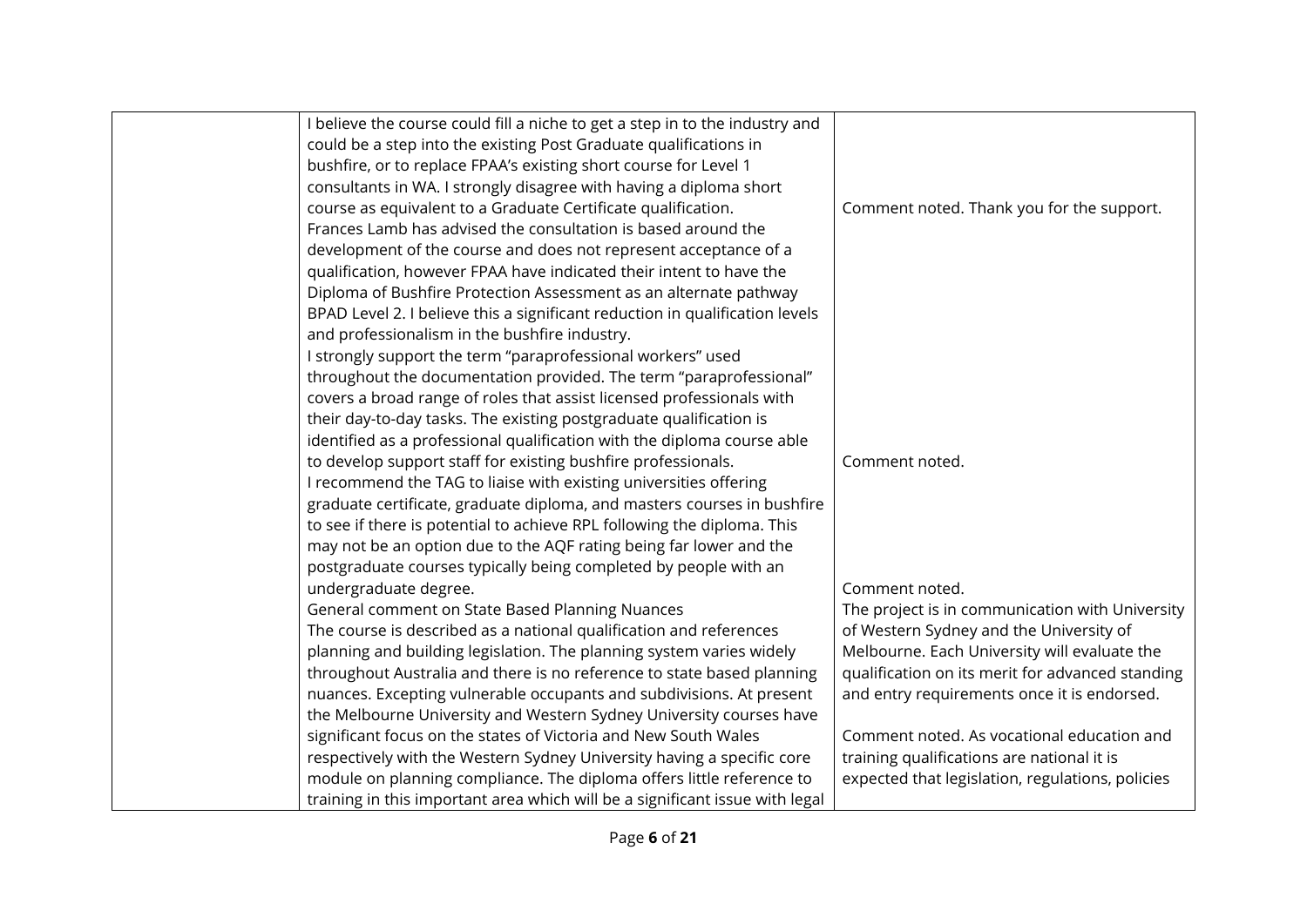|                              | compliance with planning provisions.                                                                                                                                                                                                                                                                                                                                                                                                                                                                                                                                                                                                                                                                                                                                                                                                                                                                                                                                                                                                                                                                                                                                                                                                      | etc would be addressed relevant to the<br>jurisdiction of delivery.                                                                                                                                                                                                                                               |
|------------------------------|-------------------------------------------------------------------------------------------------------------------------------------------------------------------------------------------------------------------------------------------------------------------------------------------------------------------------------------------------------------------------------------------------------------------------------------------------------------------------------------------------------------------------------------------------------------------------------------------------------------------------------------------------------------------------------------------------------------------------------------------------------------------------------------------------------------------------------------------------------------------------------------------------------------------------------------------------------------------------------------------------------------------------------------------------------------------------------------------------------------------------------------------------------------------------------------------------------------------------------------------|-------------------------------------------------------------------------------------------------------------------------------------------------------------------------------------------------------------------------------------------------------------------------------------------------------------------|
| <b>Industry consultant 3</b> | I'd recommend the TAG to liaise with existing universities offering<br>graduate certificate, graduate diploma, and masters courses in bushfire<br>to see if there is potential to achieve RPL following the diploma. This<br>may not be an option due to the AQF rating being far lower and the<br>postgraduate courses typically being completed by people with an<br>undergraduate degree.                                                                                                                                                                                                                                                                                                                                                                                                                                                                                                                                                                                                                                                                                                                                                                                                                                              | Comment noted.<br>The project is in communication with University<br>of Western Sydney and the University of<br>Melbourne. Each University will evaluate the<br>qualification on its merit for advanced standing<br>and entry requirements once it is endorsed.                                                   |
| <b>Industry consultant 3</b> | Qualification description:<br>"This qualification reflects the skills and knowledge required by<br>individuals whose work involves bushfire protection assessment and<br>the application of relevant planning, development, and building<br>legislation and policies. Individuals with this qualification provide advice<br>in a range of government and private practice contexts on building<br>requirements in bushfire-prone areas to improve bushfire resilience<br>and safety."<br>A vocation qualification does not provide the skills and in-depth<br>knowledge to provide advice at the above level.<br>The course is valid for training to provide the technical preparation of<br>assessments for a trained, experienced professional to work with a<br>broad range of complex technical issues. A university degree<br>specifically in bushfire protection demonstrates concrete evidence of<br>professional commitment. This is why professions such as architects,<br>engineering, accounting and nursing require qualifications at a degree<br>level.<br>A bushfire practitioner is working within an industry that requires<br>ethics and integrity. Being committed to a profession provides the<br>foundation for this. | Comments noted.<br>While it is true that professions such as<br>architects, engineering, accounting and nursing<br>require degree qualifications. It is also true that<br>there are people with vocational qualifications<br>working as professionals in building design,<br>engineering, accounting and nursing. |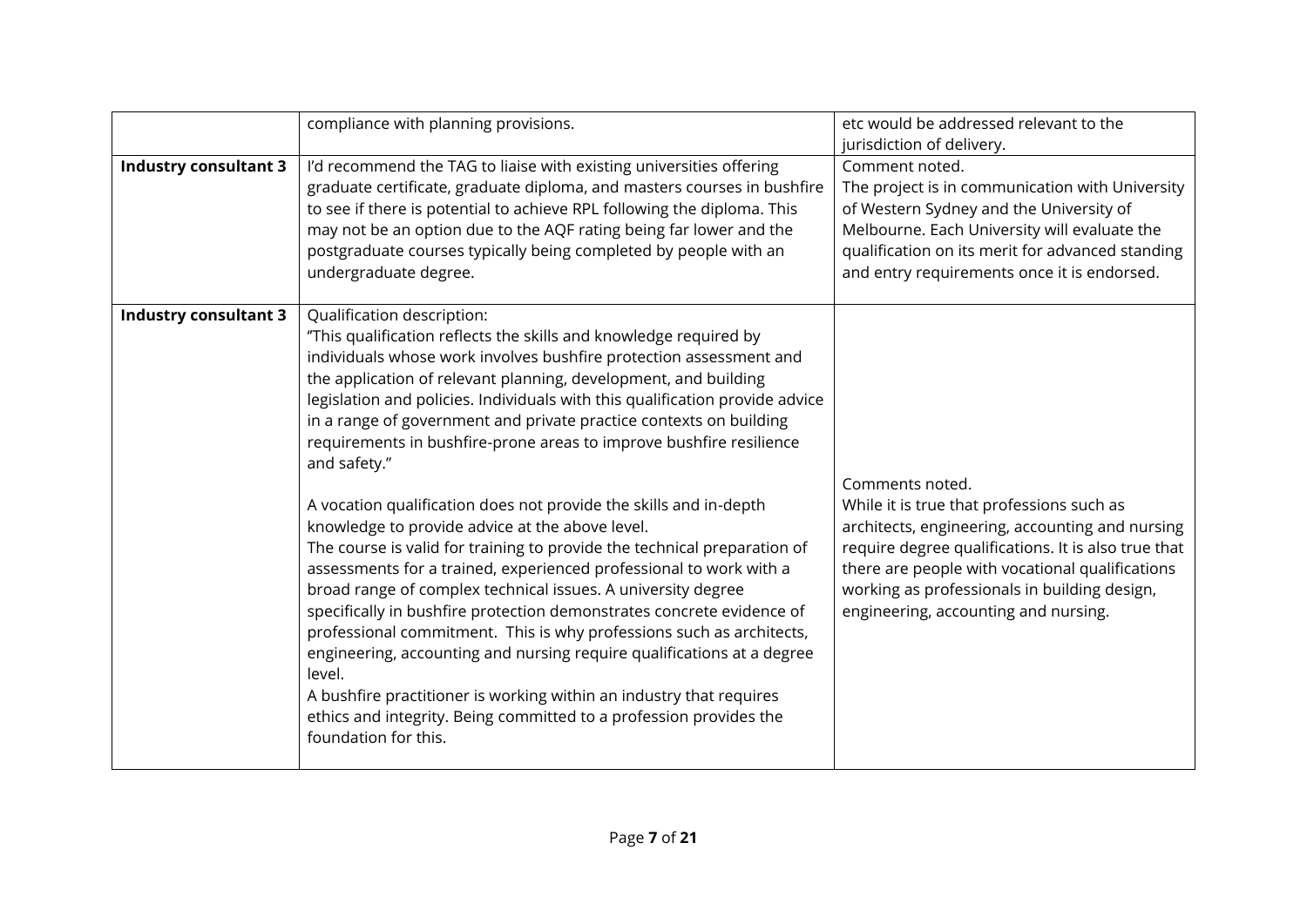|                              | There is a valid need for training of support technicians but not                                                                                                                                                                                                                                                                                                                                                                                                                                                                                                                                                                                                                                                                                                                                                                     |                                                                                                                                                                                                 |
|------------------------------|---------------------------------------------------------------------------------------------------------------------------------------------------------------------------------------------------------------------------------------------------------------------------------------------------------------------------------------------------------------------------------------------------------------------------------------------------------------------------------------------------------------------------------------------------------------------------------------------------------------------------------------------------------------------------------------------------------------------------------------------------------------------------------------------------------------------------------------|-------------------------------------------------------------------------------------------------------------------------------------------------------------------------------------------------|
|                              | consultants who provide advice.                                                                                                                                                                                                                                                                                                                                                                                                                                                                                                                                                                                                                                                                                                                                                                                                       |                                                                                                                                                                                                 |
| <b>Industry consultant 4</b> | <b>Qualification Title OK but Does not reflect outcomes:</b>                                                                                                                                                                                                                                                                                                                                                                                                                                                                                                                                                                                                                                                                                                                                                                          | Comment noted.                                                                                                                                                                                  |
| on behalf of                 | The occupational roles are not defined as they suggest a vocational                                                                                                                                                                                                                                                                                                                                                                                                                                                                                                                                                                                                                                                                                                                                                                   |                                                                                                                                                                                                 |
| professional                 | course will equip people with the skills to be able to undertake a                                                                                                                                                                                                                                                                                                                                                                                                                                                                                                                                                                                                                                                                                                                                                                    |                                                                                                                                                                                                 |
| association                  | bushfire assessment.                                                                                                                                                                                                                                                                                                                                                                                                                                                                                                                                                                                                                                                                                                                                                                                                                  |                                                                                                                                                                                                 |
|                              | Core:                                                                                                                                                                                                                                                                                                                                                                                                                                                                                                                                                                                                                                                                                                                                                                                                                                 | Comments noted.                                                                                                                                                                                 |
|                              | The core units are confusing. There is an high level of accepted                                                                                                                                                                                                                                                                                                                                                                                                                                                                                                                                                                                                                                                                                                                                                                      | The titles reflect the unit outcomes and                                                                                                                                                        |
|                              | knowledge to be able to achieve the outcomes. A person with such                                                                                                                                                                                                                                                                                                                                                                                                                                                                                                                                                                                                                                                                                                                                                                      | indicate what a person would need to know                                                                                                                                                       |
|                              | knowledge would not seek to enrol in a diploma.                                                                                                                                                                                                                                                                                                                                                                                                                                                                                                                                                                                                                                                                                                                                                                                       | and be able to do once the unit was attained.                                                                                                                                                   |
|                              |                                                                                                                                                                                                                                                                                                                                                                                                                                                                                                                                                                                                                                                                                                                                                                                                                                       |                                                                                                                                                                                                 |
|                              | I suggest more industry consultation take place to identify how this<br>diploma could be used to provide a real solution to a growing industry<br>that requires to be increased. For example, the NSW Bushfire Enquiry<br>identified the need for more auditing of bushfire prone developments.<br>This would be similar to checking the pool fences or on site wastewater<br>inspections undertaken by council. It appears that the market research<br>undertaken only identified or became fixated on consultants.                                                                                                                                                                                                                                                                                                                  | Comments noted.                                                                                                                                                                                 |
|                              | In NSW there are already a strong consultant community who are<br>qualified with post graduate degrees and there would be little market<br>to expand this through a vocational course. There is little reason to<br>mislead students to think they can provide bushfire assessments when<br>they will still require a post graduate qualification and industry<br>experience.<br>Electives:<br>Once again it would be more beneficial in looking at competencies<br>required by local government or insurance companies ect to audit and<br>check that planning approvals relating to bushfire protection are in<br>place rather than pointlessly training people in skills which they will not<br>be able to use- such as building surveying, emergency evacuation<br>plans and preparation of bushfire assessments for subdivisions | Comments noted. Vocational qualifications are<br>national. It is sometimes the case that there is<br>little uptake of a qualification in a particular<br>state or territory.<br>Comments noted. |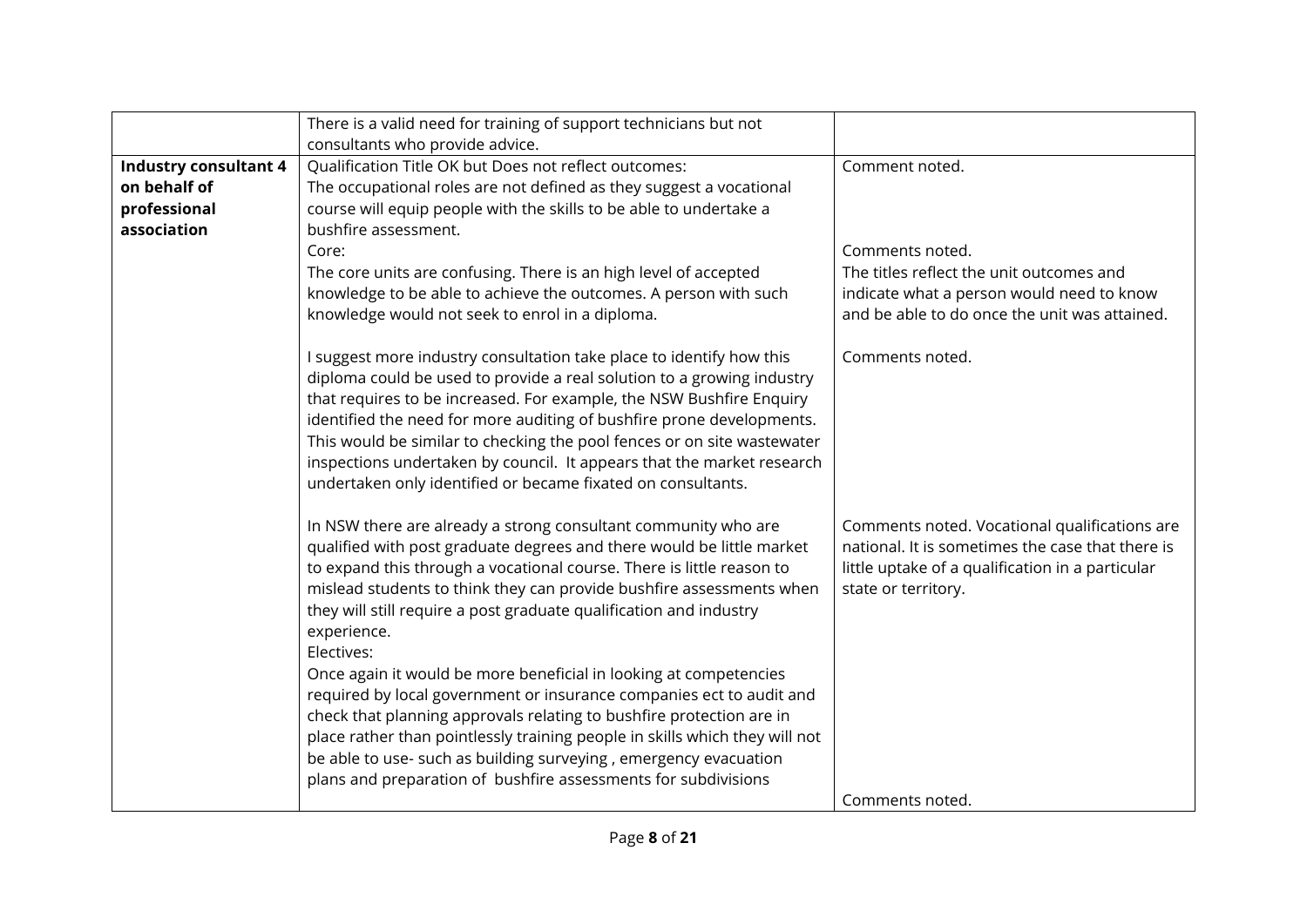|                              | Other elective units:<br>Ethics, occupational health and safety and liability                                                                                                                                                           | Units addressing ethics, WHS and liability have<br>been added.                                      |
|------------------------------|-----------------------------------------------------------------------------------------------------------------------------------------------------------------------------------------------------------------------------------------|-----------------------------------------------------------------------------------------------------|
|                              | <b>Other Comments:</b>                                                                                                                                                                                                                  |                                                                                                     |
|                              | Please seek further and wider public consultation and use this as an                                                                                                                                                                    | Comments noted. We have endeavoured to                                                              |
|                              | opportunity to help a important industry to grow rather than listen to a<br>few stakeholders who may have vested interests such as providing the                                                                                        | engage with stakeholders around Australia and<br>communicated with peak bodies such as the          |
|                              | training facility or even worse diluting the delivery of the bushfire<br>protection planning instruments. The result of a poorly designed                                                                                               | National Council for Fire and Emergency<br>Services, FPA of Australia and with every local          |
|                              | vocational course could be a less safe environment for the community                                                                                                                                                                    | government in Australia to alert them to the                                                        |
|                              | who live in bushfire prone land.                                                                                                                                                                                                        | project and opportunities for consultation.                                                         |
| <b>Industry consultant 5</b> | What are the implications for people that have previously completed,<br>or are currently completing, the existing Level 2 accreditation post<br>graduate qualifications though University of Melbourne or Western<br>Sydney University? | There are no implications.                                                                          |
| <b>Industry consultant 6</b> | Diploma of Bushfire Planning and Design. Overall, it is a well-built<br>structure covering all areas required.                                                                                                                          | Comment noted. Thank you for support.                                                               |
| <b>Industry consultant 7</b> | Currently BPAD accredited consultants are required to complete both                                                                                                                                                                     | Comment noted.                                                                                      |
|                              | undergraduate and post graduate studies. Bushfire planning is a<br>matter of life safety, much like flooding, suitably qualified professionals                                                                                          | This qualification is intended to be a national<br>vocational qualification independent of the BPAD |
|                              | should be the minimum qualification to undertake and take liability for                                                                                                                                                                 | Certification. FPA of Australia will need to assess                                                 |
|                              | said assessment.                                                                                                                                                                                                                        | if the qualification meets their standards for<br>accreditation and if so, at what level.           |
|                              |                                                                                                                                                                                                                                         |                                                                                                     |
| <b>Industry consultant 8</b> | Firstly though, I am supportive of additional educational opportunities<br>and the role of accreditation schemes however there needs to be a                                                                                            | Comment noted. Thank you for support.                                                               |
|                              | recognition of limitations and clarity for the end users. This should align                                                                                                                                                             |                                                                                                     |
|                              | with existing legislative framework which in NSW has recently been                                                                                                                                                                      |                                                                                                     |
|                              | developed to increase construction compliance and public safety.<br>Currently the content to me conflicts with this framework in some                                                                                                   |                                                                                                     |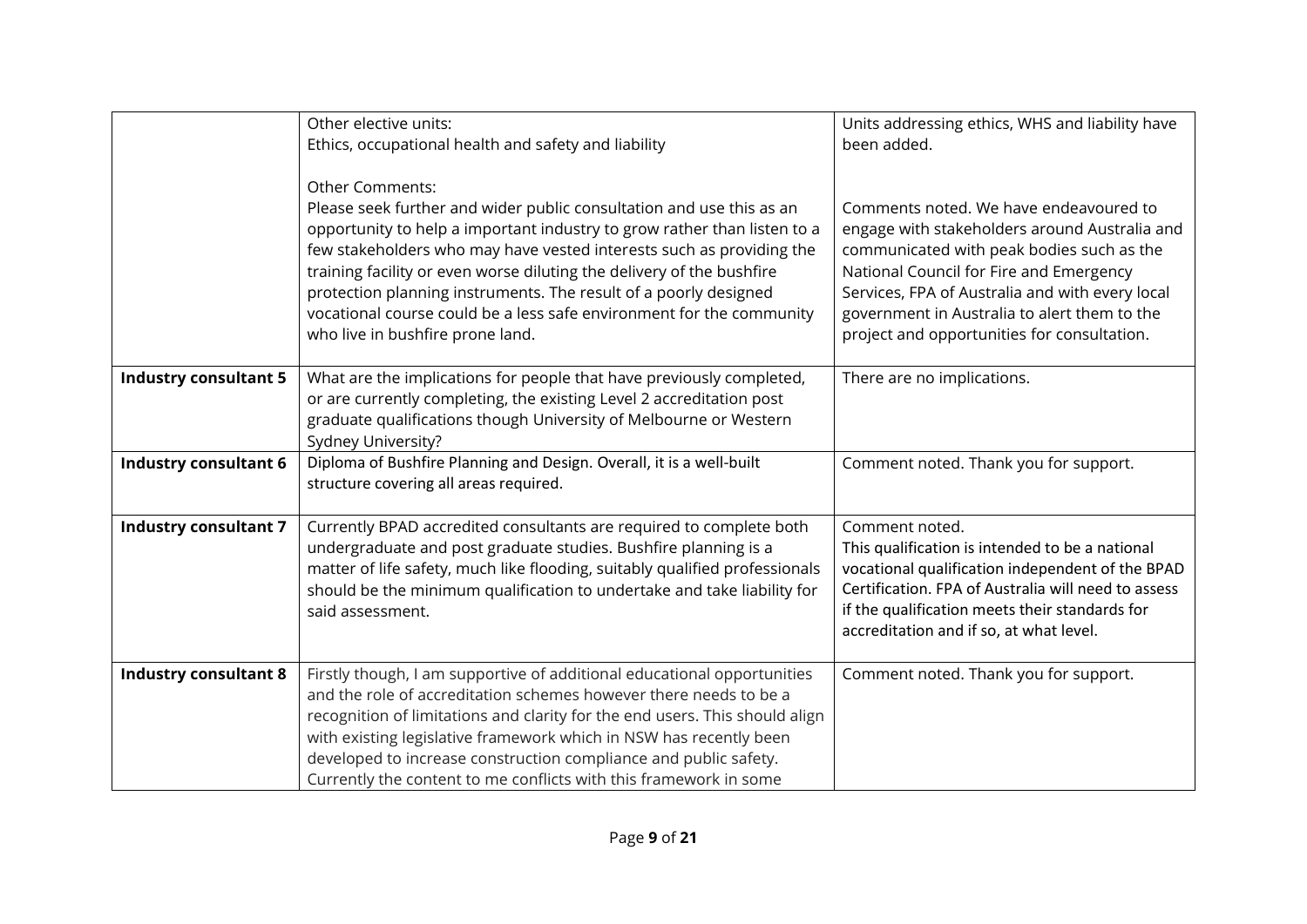|                              | areas, particularly within the construction environment rather than the<br>planning side of assessment.                                                                                                                                                                                                                                                                                                                                                                                                                                                                                                                                                                                                                                                                                                                                                                                                                              |                                                                                                                                                                                                                                                                              |
|------------------------------|--------------------------------------------------------------------------------------------------------------------------------------------------------------------------------------------------------------------------------------------------------------------------------------------------------------------------------------------------------------------------------------------------------------------------------------------------------------------------------------------------------------------------------------------------------------------------------------------------------------------------------------------------------------------------------------------------------------------------------------------------------------------------------------------------------------------------------------------------------------------------------------------------------------------------------------|------------------------------------------------------------------------------------------------------------------------------------------------------------------------------------------------------------------------------------------------------------------------------|
| <b>Industry consultant 9</b> | I have reviewed the proposed units and they read like a guide to an<br>assessment report. The units do not provide the scientific-based<br>knowledge required to understand fire behavior. The units are simplistic<br>and do not correlate to the relevant planning legislation. I believe this<br>diploma will negatively impact on the level of professionalism required to<br>properly understand fire behavior and the tools required to develop<br>applicable bushfire protection measures. There are number of high<br>quality Graduate Diploma courses that provide the tertiary training<br>required in this field. This diploma will simply dumb down the profession<br>and confuse potential clients in thinking that a simple diploma provides<br>the qualification required to support their developments.<br>The field requires sound tertiary qualifications<br>The course needs to be based on post graduate studies | Comments noted.                                                                                                                                                                                                                                                              |
| <b>University 1</b>          | it is very difficult to comment on the suitability and coverage of the<br>units without understanding the BPAD level this course is to align with.<br>I appreciate that this is not your issue and is up to the FPAA however in<br>my mind it is not a separate issue.<br>What you propose is strong coverage for someone learning AS3959 and<br>the challenges with implementing the standard. A person operating at<br>BPAD Level 1 would do well to have completed the units of competency<br>here. They are comprehensive and touching on the big issues a Level 1<br>needs to know. However, I do not believe it has suitable background<br>knowledge for anyone to operate at BPAD level 2 or 3. For example,<br>the topics on fire behaviour are purely about understanding AS3959<br>implementation of fire behaviour equations which are limited.<br>Someone who learns these will not necessarily understand the           | Comment noted.<br>This qualification is intended to be a national<br>vocational qualification independent of the<br>BPAD Certification. FPA of Australia will need to<br>assess if the qualification meets their<br>standards for accreditation and if so, at what<br>level. |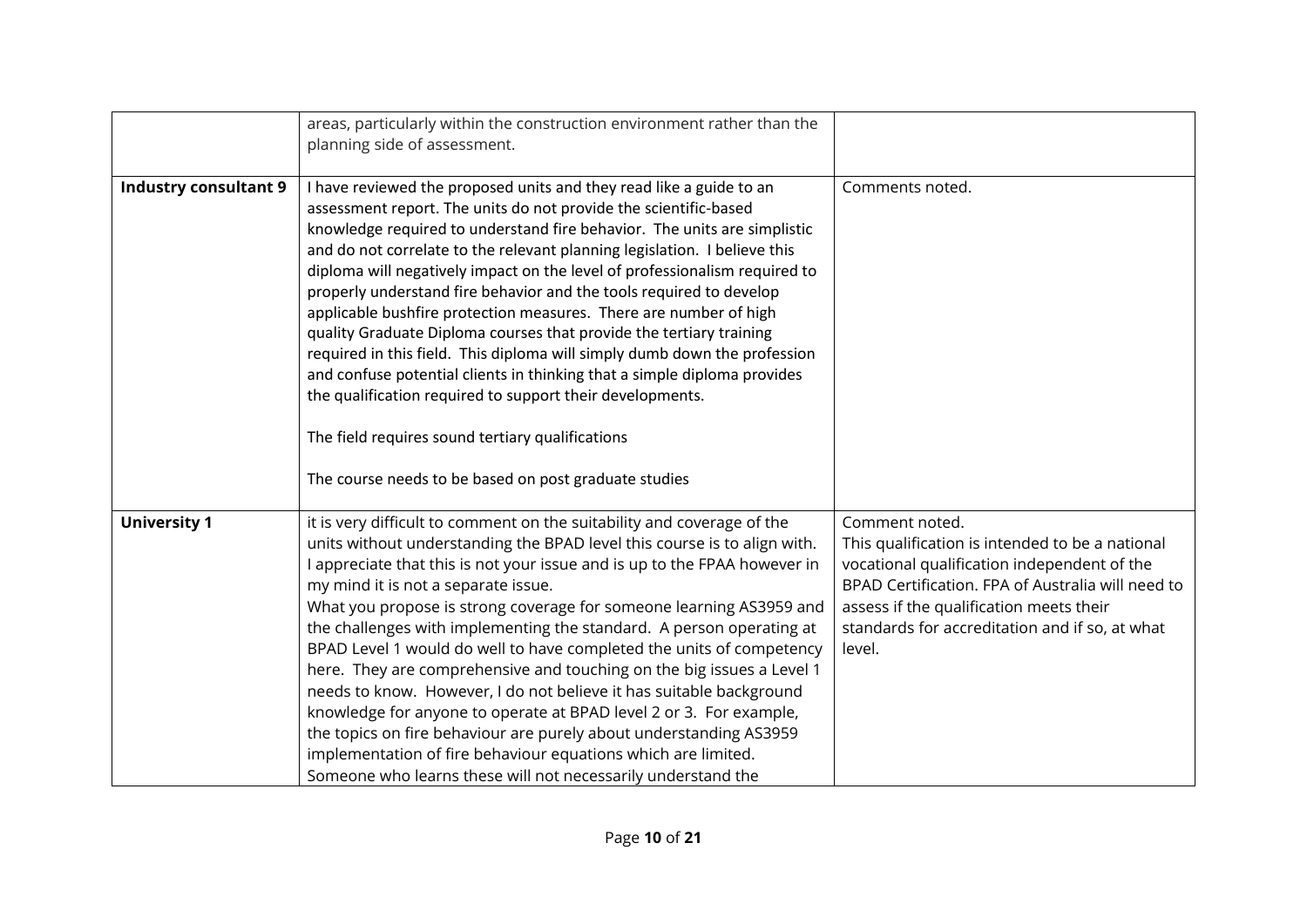|                           | concepts of fuel, fuel moisture and fire spread in a meaningful way to<br>develop useful alternatives.                                                                                                                                                                                                                                                                                                                                                                                 |                                                                                                                                                                                                                                          |
|---------------------------|----------------------------------------------------------------------------------------------------------------------------------------------------------------------------------------------------------------------------------------------------------------------------------------------------------------------------------------------------------------------------------------------------------------------------------------------------------------------------------------|------------------------------------------------------------------------------------------------------------------------------------------------------------------------------------------------------------------------------------------|
| <b>Local government 1</b> | General feedback - this course should integrate with the legislation<br>applicable to the different states and the relevant government<br>regulatory authority (i.e. NSW RFS, Rural Fires Act and PBP 2019 in<br>NSW)<br>Needs better integration with the relevant legislation. Too broad.<br>Some elective units, in my view, should be essential - i.e. CPPBAL5XX7<br>The diploma needs to integrate with the applicable legislation,<br>otherwise its application is questionable. | Comment noted.<br>As vocational education and training<br>qualifications are national it is expected that<br>legislation, regulations, policies etc would be<br>addressed relevant to the jurisdiction of<br>delivery.<br>Comment noted. |
| <b>Local government 2</b> | They are missing a unit to put it all together and provide context. Eg a unit<br>on ecology and impact of fire management on environment.                                                                                                                                                                                                                                                                                                                                              | Comment noted.<br>These topics are referenced within some of the<br>units. (Bushfire behaviour and planning units).<br>The qualification packaging rules would enable<br>an RTO to import a relevant unit on ecology if<br>required,     |
| <b>Building surveyor</b>  | The Level of knowledge to complete the units would be more like and<br>advanced diploma<br>The units and core look good                                                                                                                                                                                                                                                                                                                                                                | Thank you for the support.<br>The qualification has been mapped to AQF level<br>5. An AQF level 6 qualification (Advanced<br>Diploma) would have more strategic outcomes                                                                 |
| <b>Peak body</b>          | Suggest renaming course so it is not misconstrued with professional<br>consultancy under registration schemes - Diploma of Property Bushfire<br><b>Protection Assessment</b>                                                                                                                                                                                                                                                                                                           | Comment noted.<br>Property has been added to application of each<br>unit.                                                                                                                                                                |
|                           |                                                                                                                                                                                                                                                                                                                                                                                                                                                                                        |                                                                                                                                                                                                                                          |
|                           | Feedback on CPPBAL5XX1 Analyse factors affecting bushfire behaviour                                                                                                                                                                                                                                                                                                                                                                                                                    |                                                                                                                                                                                                                                          |
| <b>Peak body</b>          | Name change to: Analyse factors affecting bushfire behaviour for<br>developed property                                                                                                                                                                                                                                                                                                                                                                                                 | The reference to property has been included in<br>the application section.                                                                                                                                                               |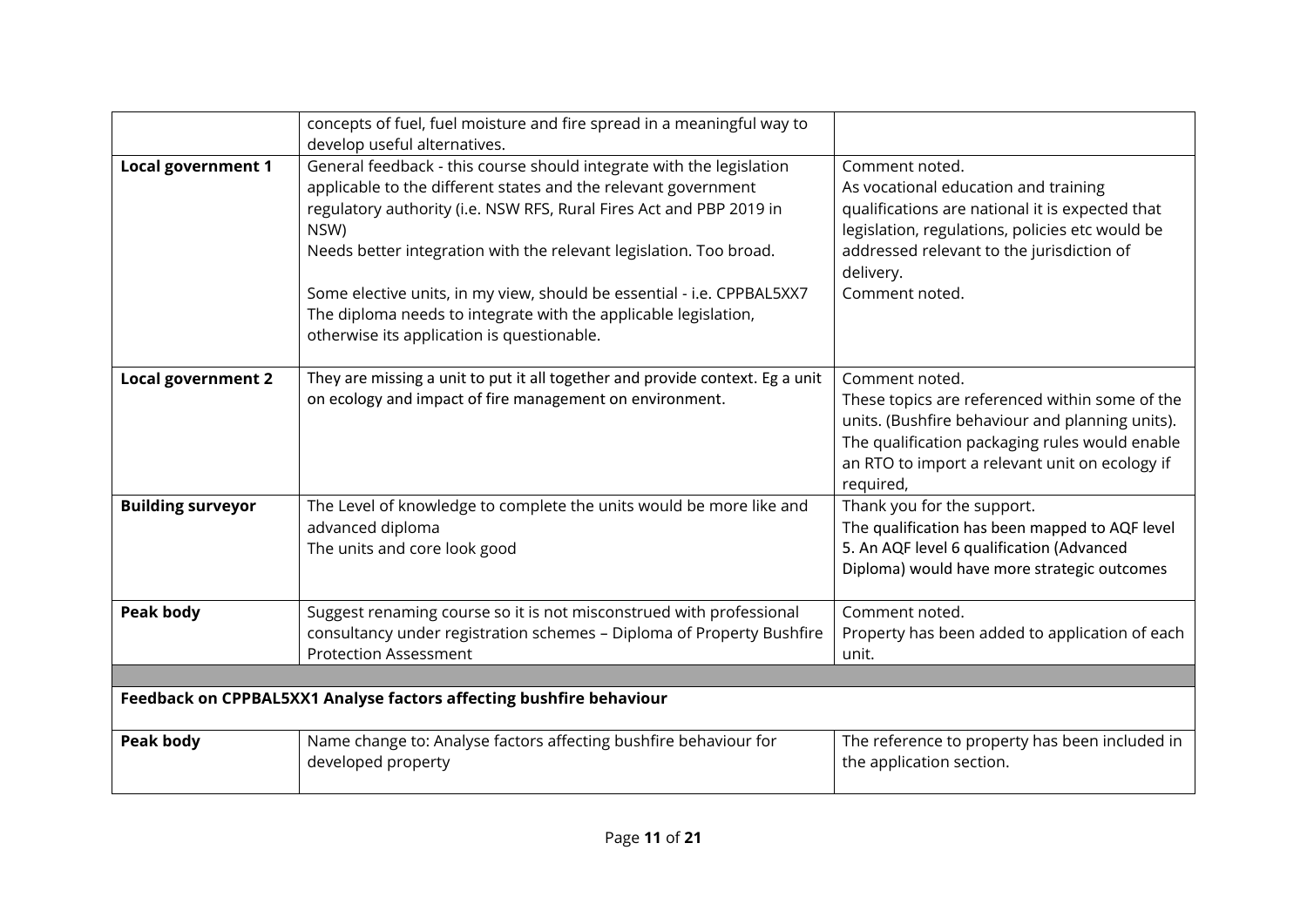| <b>University 2</b>                       | Remove reference to bushfire models and consider the use of the word<br>'risk'. This may have broader implications.                                                                                                                                                                                                                                                                                                                                                                                                                                                                                                                                                                                                                                                                                                                                                                                                                                                                                                                                                                                                                                                                                                                                                                                                                                  | Comment noted. Reference to bushfire models<br>has been removed.                                                                                                                                                                                                 |
|-------------------------------------------|------------------------------------------------------------------------------------------------------------------------------------------------------------------------------------------------------------------------------------------------------------------------------------------------------------------------------------------------------------------------------------------------------------------------------------------------------------------------------------------------------------------------------------------------------------------------------------------------------------------------------------------------------------------------------------------------------------------------------------------------------------------------------------------------------------------------------------------------------------------------------------------------------------------------------------------------------------------------------------------------------------------------------------------------------------------------------------------------------------------------------------------------------------------------------------------------------------------------------------------------------------------------------------------------------------------------------------------------------|------------------------------------------------------------------------------------------------------------------------------------------------------------------------------------------------------------------------------------------------------------------|
| <b>Industry consultant 2</b>              | CPPBAL5XX1 Analyse factors affecting bushfire behaviour<br>Item 4.1 - Consider bushfire behaviour models and potential impact for<br>site.<br>Comment - the course is a diploma course and will not have enough<br>scope to examine the nuances of bushfire behaviour models, with<br>inadequate understanding potentially leading to compounding errors<br>in varying models. The course should accept the simplified method of<br>AS3959 (2019) due to the redundancies it offers.<br>Item 4.2 - Analyse identified factors and quantify bushfire risk<br>Quantification of risk and the bounds the student operate in should be<br>clearly defined so that the student does not go outside their level of<br>understanding.<br>Suggest increasing the site assessments quantity to a minimum 10 to<br>20 sites to explore varied topographies and environments.<br>Disagree with the performance evidence of "quantify bushfire<br>behaviour for site according to recognised bushfire behaviour models".<br>This should be outside the scope of the course. I recommend the<br>student to be directed to the existing post graduate courses for<br>performance-based solutions where they can be taught techniques to<br>research fire science thoroughly and provide adequate quantification<br>and qualification of bushfire behaviour models. | Removed quantify bushfire behaviour from<br>unit and Performance Evidence<br>Unit is not about conducting a BAL but<br>assessing the factors that impact on bushfire.<br>The outcome of this unit is to assess the<br>factors. BAL is conducted in another unit. |
| <b>State Training</b><br><b>Authority</b> | Comments specific to unit CPPBAL5XX1 Analyse factors affecting<br>bushfire behaviour<br>Application does not seem to provide a summary statement of unit<br>content. Please draft content related to this. Refer Standard 5,<br>Standards for Training Packages 2012.<br>Application-are they producing a 'basic report'. It seems rather<br>complex, as per paragraph 2, they 'transmit solutions to complex                                                                                                                                                                                                                                                                                                                                                                                                                                                                                                                                                                                                                                                                                                                                                                                                                                                                                                                                        | Unit content amended to address comments.                                                                                                                                                                                                                        |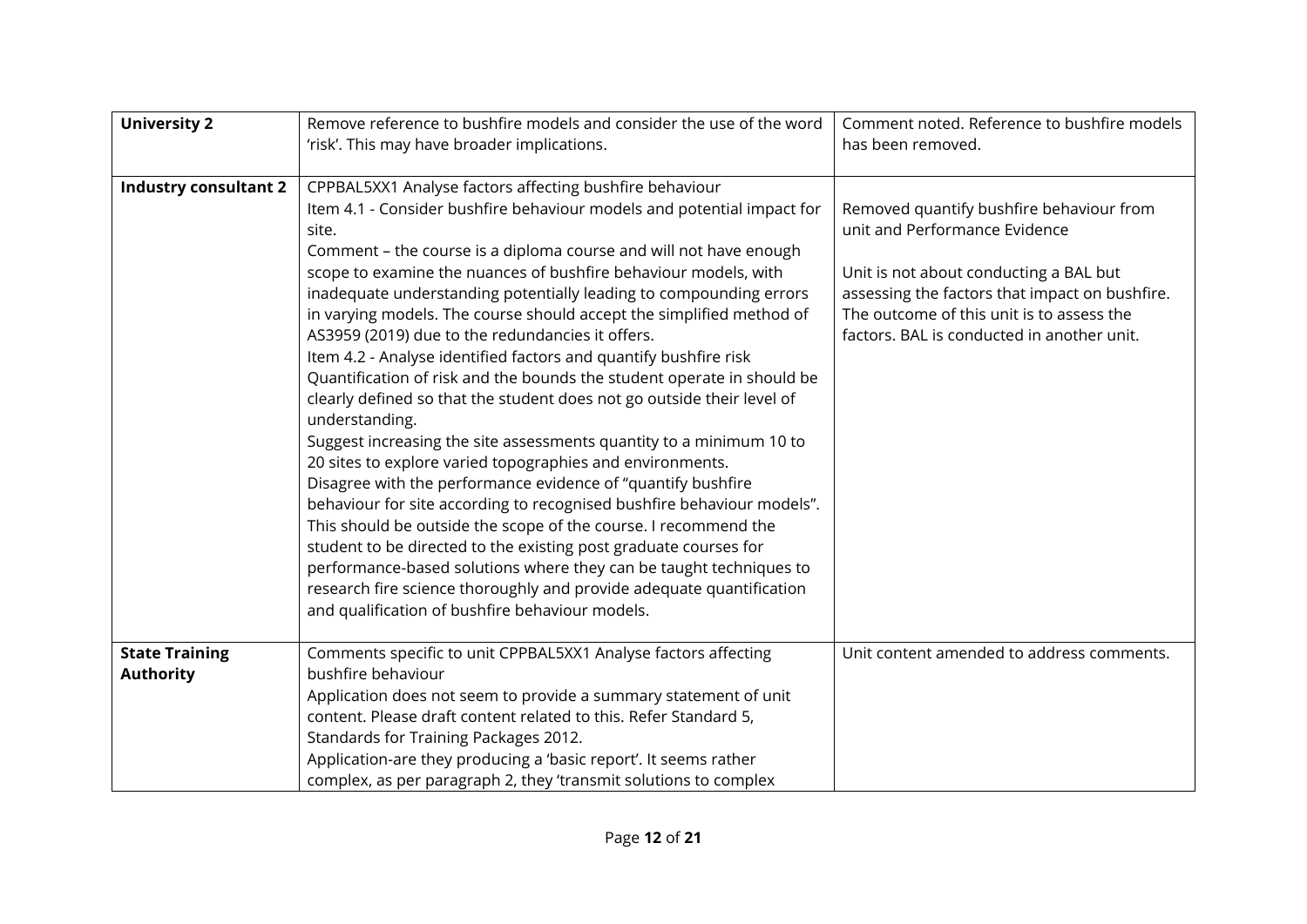|                                              | problems'. Consistency of actions and unit outcome? For consideration.<br>Performance evidence-asks to 'present to stakeholders'. This is not part<br>of element 5, and represents invalid assessment. For consideration.<br>Cross check all knowledge to pc's. for unit integrity.                                                                                                                                                                                                                                                                                                                                                                  |                                                                                                                                                                                            |
|----------------------------------------------|------------------------------------------------------------------------------------------------------------------------------------------------------------------------------------------------------------------------------------------------------------------------------------------------------------------------------------------------------------------------------------------------------------------------------------------------------------------------------------------------------------------------------------------------------------------------------------------------------------------------------------------------------|--------------------------------------------------------------------------------------------------------------------------------------------------------------------------------------------|
| <b>Industry consultant 4</b><br>on behalf of | Analyse Factors affecting Bushfire behaviour<br>Should concentrate on Method 1- Simplified Method as performance                                                                                                                                                                                                                                                                                                                                                                                                                                                                                                                                     | Unit is not about conducting a BAL but assessing<br>the factors that impact on bushfire.                                                                                                   |
| professional<br>association                  | base assessment requires high level application of bushfire behaviour<br>models beyond scope of vocational course. Danger for lowering industry<br>standards if BAL assessments undertaken with limited understanding                                                                                                                                                                                                                                                                                                                                                                                                                                | The outcome of this unit is to assess the factors.<br>BAL is conducted in another unit.                                                                                                    |
|                                              | Analyse factors affecting bushfire behaviour and Conduct a BAL<br>assessment should be combined as one unit. The basic requirements<br>for both units are identifying vegetation fuel loads, determining<br>effective slope, and then using AS 3959 Method 1 as an acceptable<br>solution to determine the BAL. This course will not have enough scope<br>to examine the nuances of bushfire behaviour models, with inadequate<br>understanding potentially leading to compounding errors in varying<br>models. The course should accept the simplified method of AS 3959<br>(2019) due to the redundancies it offers. The criteria used to describe | The unit PUAFIR518<br>Conduct and record a Bushfire Attack Level<br>(BAL) Assessment is an imported unit and we<br>must comply with the Performance Evidence<br>for the unit requirements. |
|                                              | the performance needed to demonstrate the elements require a high-<br>level application of bushfire behaviour models and mathematical<br>application.<br>There is no such thing as a simple Bushfire assessment, and with only a<br>little knowledge, the BAL could be identified incorrectly. The<br>performance criteria, which identifies "Analyse potential for bushfire<br>for site" requires a detailed understating of bushfire behaviour models<br>and potential impact. Furthermore, analysing identified factors"                                                                                                                          | CPPBAL5XX1 Analyse factors affecting bushfire<br>behaviour was a unit recommended by the<br>technical advisory groupstat                                                                   |
|                                              | requires high-level analysis and problem-solving. The evidence for the<br>need for an in-depth analysis can be seen when looking at past BAL<br>approvals in NSW. There has been a history of councils providing their<br>BALs and applicants' self-assessments in the past. This has resulted in<br>incorrect BALs and, even worse, a situation where development may                                                                                                                                                                                                                                                                               |                                                                                                                                                                                            |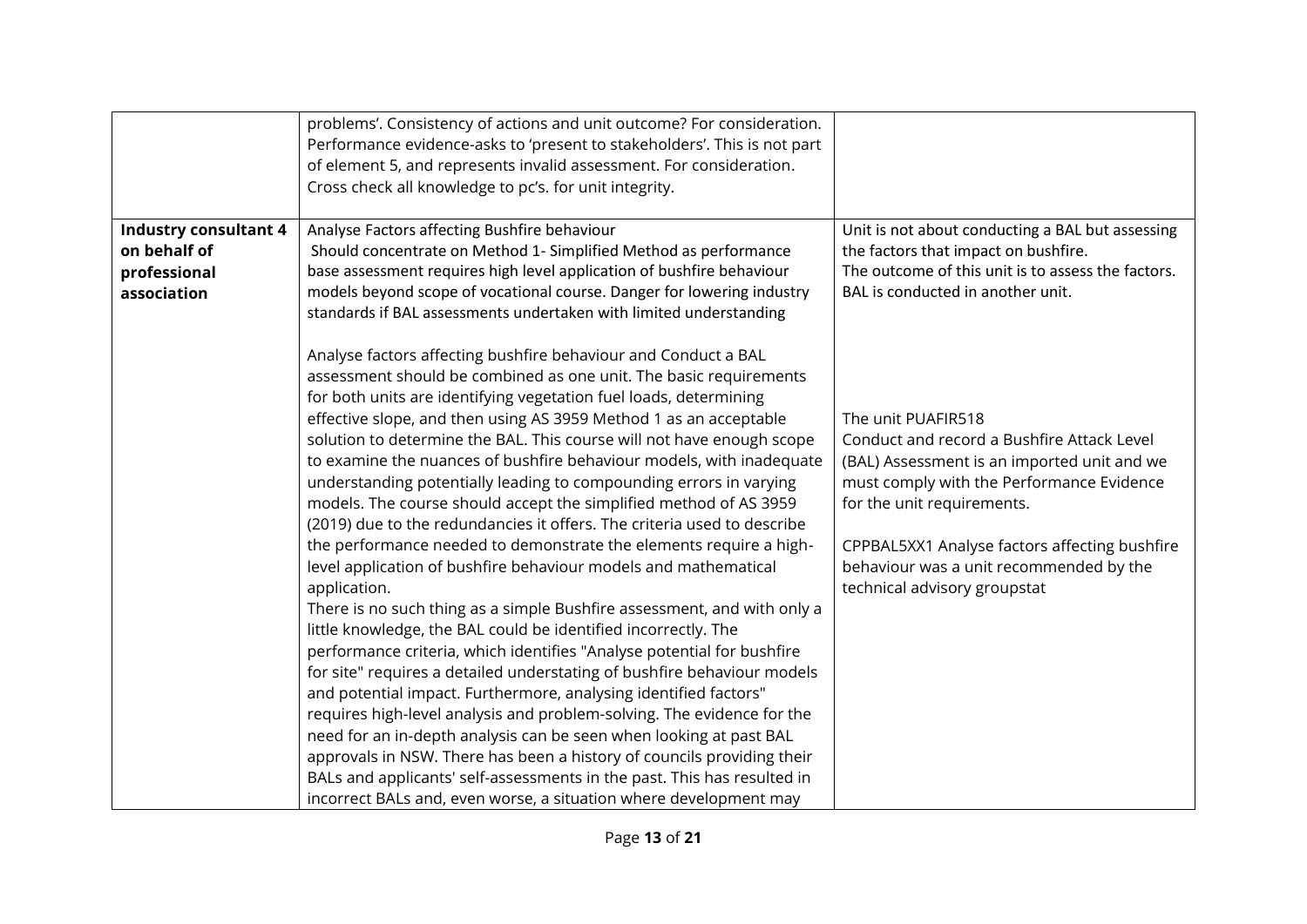|                              | have been constructed to BAL 12.5 in Flame Zone. An example is a                   |                                                 |
|------------------------------|------------------------------------------------------------------------------------|-------------------------------------------------|
|                              | recent WSU Masters Research project undertaken in conjunction with                 |                                                 |
|                              | Shoalhaven Council involving a building survey of the Conjola Park                 |                                                 |
|                              | township after the 2019/20 bushfire event. This research found a                   |                                                 |
|                              | number of approved dwellings with incorrect BALs that were destroyed               |                                                 |
|                              | or damaged.                                                                        |                                                 |
|                              |                                                                                    |                                                 |
|                              | CPPBAL5XX2 Advise on improvements to existing developments for bushfire resilience |                                                 |
|                              |                                                                                    |                                                 |
| <b>Industry consultant 4</b> | Advice on Improvements to Existing Developments for Bushfire                       | Comment noted.                                  |
| on behalf of                 | Resilience and Assess Compliance of Building Materials for Bushfire                | Improvements to existing developments builds    |
| professional                 | Resilience                                                                         | on knowledge and skills gained in the units on  |
| association                  | These should be combined. Applying AS 3959 and Nash Standards                      | building materials, building design and         |
|                              | requires an in-depth understanding of building and building surveying.             | compliance with AS3959.                         |
|                              | The short course requires the students to determine the structural                 |                                                 |
|                              | design and construction materials subject to legislative frameworks.               | Separate units are retained.                    |
|                              | Assessment of a building against AS 3959 standards requires                        |                                                 |
|                              | specialised skills. An introductory course looking at building material            |                                                 |
|                              | and the standard would provide an adequate background. The unit of                 |                                                 |
|                              | BAL assessment in core and the unit involved in compliance for                     |                                                 |
|                              | building design is almost the same. The student is required to identify            |                                                 |
|                              | the BAL and then review the bushfire management plan and standards                 | A unit has been added on 'Read plans,           |
|                              | for construction. A unit in understanding building plans may be helpful.           | drawings and specifications for residential     |
|                              |                                                                                    | buildings.'                                     |
|                              |                                                                                    |                                                 |
| <b>Industry consultants</b>  | CPPBAL5XX2 Advise on improvements to existing developments to                      | Corrected numbering error                       |
| $\mathbf{2}$                 | enhance bushfire resilience                                                        |                                                 |
|                              | Item 2.5 (Repeated 2.5) Document deficiencies of structures and                    | TAG has advised that this unit is applicable to |
|                              | materials for bushfire risk                                                        | individuals who might advise owners, architects |
|                              | Comment - this is the task of a building surveyor and should be outside            | and designers of residential buildings before   |
|                              | the scope of a diploma course. It could lead the student to potential              | they go for approvals.                          |
|                              | liability and risk exposure.                                                       |                                                 |
|                              |                                                                                    |                                                 |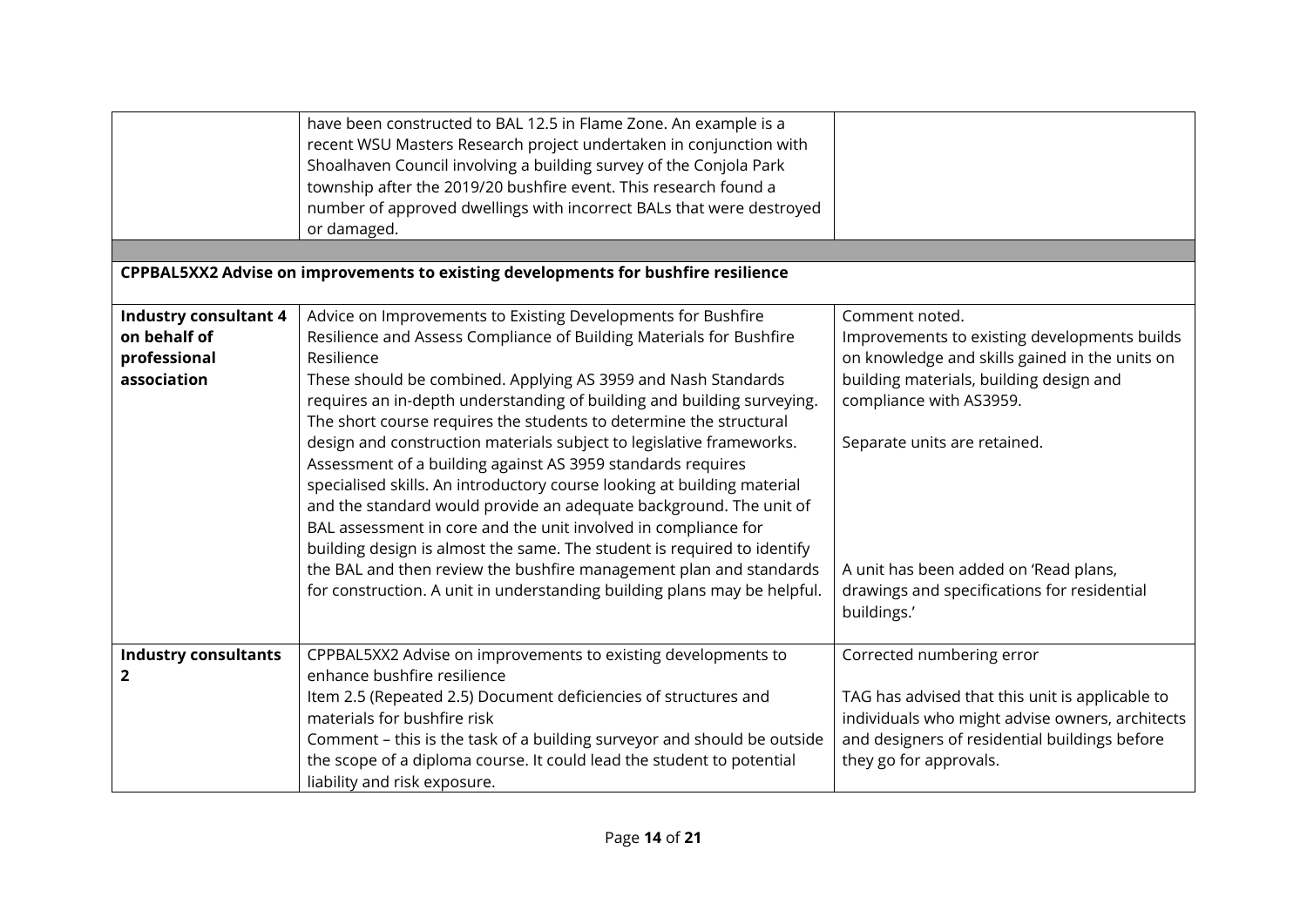|                                                                            |                                                                                                                                          | Liability and risk is inherent in any business                                                                             |
|----------------------------------------------------------------------------|------------------------------------------------------------------------------------------------------------------------------------------|----------------------------------------------------------------------------------------------------------------------------|
|                                                                            |                                                                                                                                          | where advice id provided.                                                                                                  |
| <b>Industry consultant 3</b>                                               | CPPBAL5XX2 Advise on improvements to existing developments to<br>enhance bushfire resilience                                             | Corrected numbering error                                                                                                  |
|                                                                            |                                                                                                                                          | TAG has advised that this unit is applicable to                                                                            |
|                                                                            | Item 2.5 (Repeated 2.5) Document deficiencies of structures and materials<br>for bushfire risk                                           | individuals who might advise owners, architects<br>and designers of residential buildings before<br>they go for approvals. |
|                                                                            | Comment - this is the task of a building surveyor and should be outside                                                                  |                                                                                                                            |
|                                                                            | the scope of a diploma course. It could lead the student to potential<br>liability and risk exposure.                                    | Liability and risk is inherent in any business<br>where advice id provided.                                                |
|                                                                            |                                                                                                                                          |                                                                                                                            |
| CPPBAL5XX3 Assess compliance of building materials for bushfire resilience |                                                                                                                                          |                                                                                                                            |
|                                                                            |                                                                                                                                          |                                                                                                                            |
| Peak body                                                                  | Establish the property's certified compliance level for building materials                                                               | Comment noted and considered with other                                                                                    |
|                                                                            | and assess for bushfire resilience. I am not comfortable with this as                                                                    | feedback suggesting not to use compliance.                                                                                 |
|                                                                            | written, assessing compliance is a building surveyor job                                                                                 | Unit title to be adjusted to reflect feedback.                                                                             |
| <b>Industry consultant 2</b>                                               | CPPBAL5XX3 Assess compliance of building materials with regulations                                                                      | Comment noted and considered with other                                                                                    |
|                                                                            | and codes in bushfire prone areas                                                                                                        | feedback suggesting not to use compliance.                                                                                 |
|                                                                            | This entire subject should be removed from the course as it is the                                                                       | Unit title to be adjusted to reflect feedback.                                                                             |
|                                                                            | responsibility of a building inspector not a bushfire consultant. If the                                                                 |                                                                                                                            |
|                                                                            | TAG wishes to pursue this, investigations should be made as to                                                                           |                                                                                                                            |
|                                                                            | whether students could get professional liability insurance to cover this<br>activity. Discussions should also be made with the building |                                                                                                                            |
|                                                                            | professional's board.                                                                                                                    |                                                                                                                            |
|                                                                            |                                                                                                                                          |                                                                                                                            |
| <b>Industry consultant 3</b>                                               | CPPBAL5XX3 Assess compliance of building materials with regulations                                                                      | Comment noted and considered with other                                                                                    |
|                                                                            | and codes in bushfire prone areas                                                                                                        | feedback suggesting not to use compliance.                                                                                 |
|                                                                            | This entire subject should be removed from the course as it is the                                                                       | Unit title to be adjusted to reflect feedback                                                                              |
|                                                                            | responsibility of a building inspector not a bushfire consultant.                                                                        |                                                                                                                            |
|                                                                            | If the TAG wishes to pursue this, investigations should be made as to                                                                    |                                                                                                                            |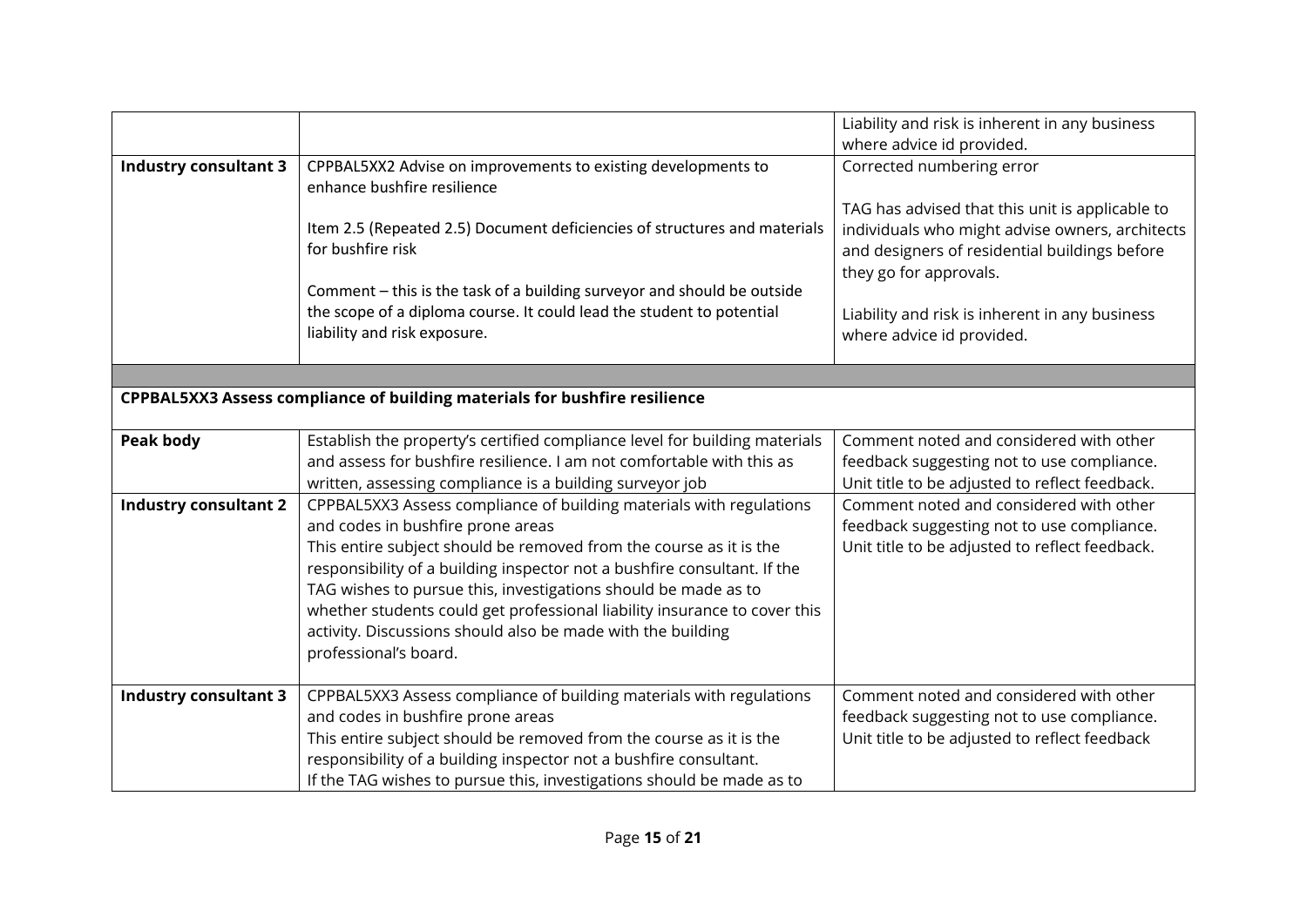|                              | whether students could get professional liability insurance to cover this<br>activity. Discussions should also be made with the building<br>professional's board.                                                                                                                                                                                                                                                                                                                                                                                                                                                                                                                                                                                                                                                                                                                                                                                                                                                                                                                                                                                                                                                                                                                                                                                                                                                                                                                                                                                                                                                                                                                             |                                                                                                                                        |
|------------------------------|-----------------------------------------------------------------------------------------------------------------------------------------------------------------------------------------------------------------------------------------------------------------------------------------------------------------------------------------------------------------------------------------------------------------------------------------------------------------------------------------------------------------------------------------------------------------------------------------------------------------------------------------------------------------------------------------------------------------------------------------------------------------------------------------------------------------------------------------------------------------------------------------------------------------------------------------------------------------------------------------------------------------------------------------------------------------------------------------------------------------------------------------------------------------------------------------------------------------------------------------------------------------------------------------------------------------------------------------------------------------------------------------------------------------------------------------------------------------------------------------------------------------------------------------------------------------------------------------------------------------------------------------------------------------------------------------------|----------------------------------------------------------------------------------------------------------------------------------------|
| <b>Industry consultant 8</b> | It should be acknowledged that building construction design and<br>compliance (inspections) are undertaken nationally by Building<br>Surveyors and Registered Certifiers (NSW) in which there are large<br>numbers appropriate to undertake this work. In this regard, whilst the<br>course subjects are worthwhile to enhance their knowledge and<br>therefore useful, the course or accreditation schemes should not<br>endorse accreditation in these areas without a qualification pre-<br>requisite consistent with that of accredited building surveyors and<br>registered certifiers and their limitations. The existing legislative<br>framework particularly in NSW has categorised these practitioners into<br>hierarchies relevant to the complexities of buildings e.g. Building<br>Surveyor (level 1) or Registered Certifier (Level 1) can work on higher<br>risk building such as Class 2 residential high rise and Class 9a multi-<br>storey hospitals etc rather than a lesser qualified Building Surveyor<br>accredited for Class 1a buildings.<br>People undertaking the course to enhance skills such as designers or<br>bushfire consultants would need to understand the limitations and<br>completion may not allow you to undertake such work.<br>Bushfire consulting and BAL determination to remain in the planning<br>and design side of development rather than building or construction<br>approval process which is already regulated and insured. Providing the<br>BAL assessment and offering basic construction design advice at<br>planning stage (not construction) would, in my opinion be more<br>appropriate for a trained Level 2 bushfire consultant. | Comment noted and considered with other<br>feedback suggesting not to use compliance.<br>Unit title to be adjusted to reflect feedback |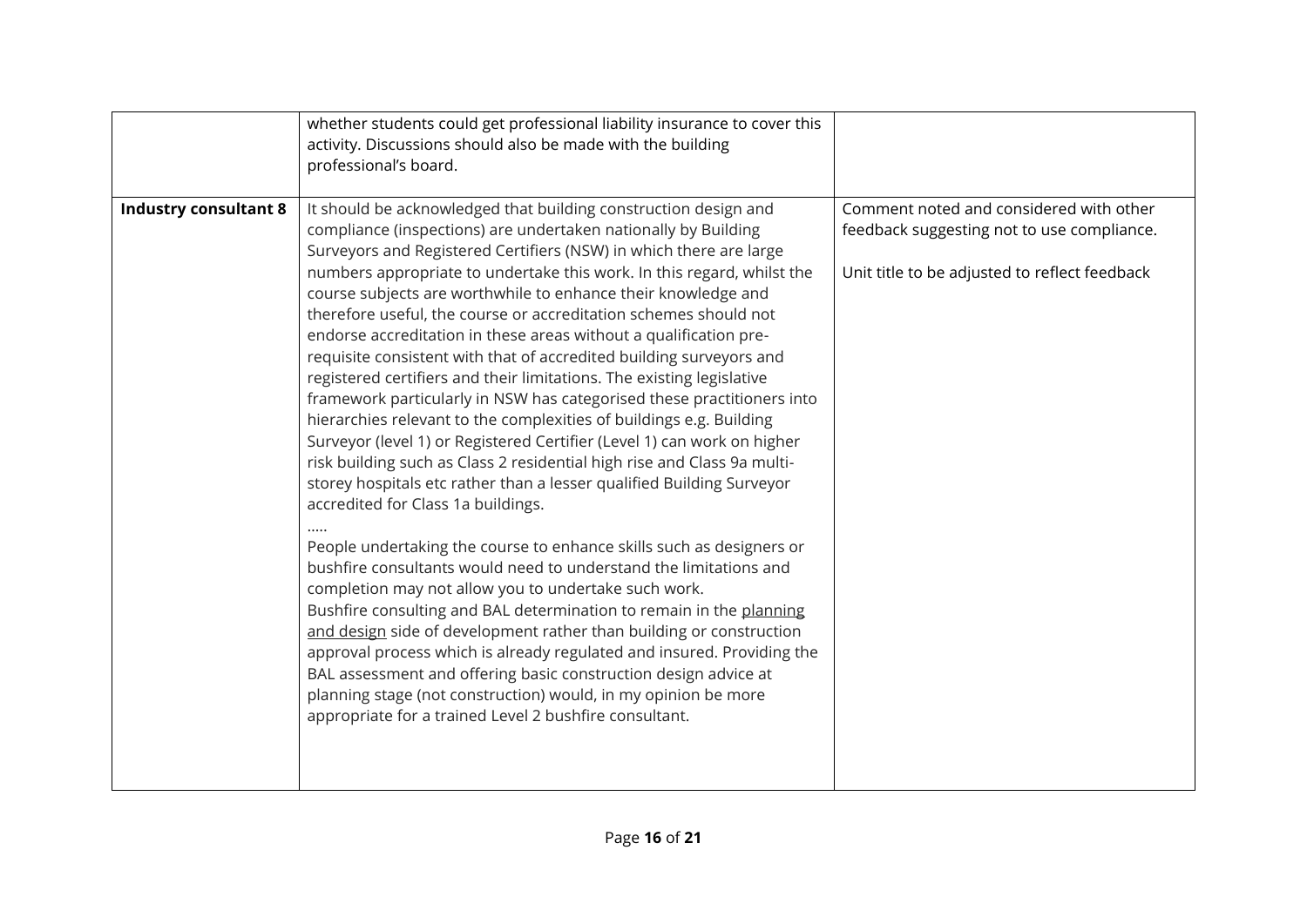| CPPBAL5XX4 Assess compliance of building design for bushfire resilience |                                                                                                                                                                                                                          |                                                                                                                                                                                                      |  |
|-------------------------------------------------------------------------|--------------------------------------------------------------------------------------------------------------------------------------------------------------------------------------------------------------------------|------------------------------------------------------------------------------------------------------------------------------------------------------------------------------------------------------|--|
| Peak body                                                               | Assess compliance of building design for bushfire resilience - if the<br>property design was already approved for BPA, it is compliant. This<br>Diploma cannot re-write compliance unless something else has<br>changed. | Unit may also be relevant where owners,<br>architects and designers seek advice before<br>submitting plans for approval.<br>Provide advice may be a better title and outcome<br>Title to be amended. |  |
| <b>Industry consultant 8</b>                                            | Do not use the word compliance. Assessing compliance is what a                                                                                                                                                           | Comment noted and considered with other                                                                                                                                                              |  |
|                                                                         | building surveyor does.                                                                                                                                                                                                  | feedback suggesting not to use compliance.                                                                                                                                                           |  |
|                                                                         |                                                                                                                                                                                                                          | Unit title to be adjusted to reflect feedback                                                                                                                                                        |  |
|                                                                         |                                                                                                                                                                                                                          |                                                                                                                                                                                                      |  |
|                                                                         | CPPBAL5XX5 Advise on landscaping design measures for bushfire resilience                                                                                                                                                 |                                                                                                                                                                                                      |  |
| <b>Industry consultant 4</b>                                            | Advice on Landscaping Design Measures for Bushfire Reliance                                                                                                                                                              | Deleted 2.2 from the unit as 2.1 addresses                                                                                                                                                           |  |
| on behalf of                                                            | This unit should be modified in particular Item 2.2 Assess and record                                                                                                                                                    | potential fire risk.                                                                                                                                                                                 |  |
| professional                                                            | actual and potential fuel loads near buildings.                                                                                                                                                                          |                                                                                                                                                                                                      |  |
| association                                                             | Landscape Design is the most challenging application of bushfire<br>protection measures and why Appendix 4 of the Planning for Bushfire is                                                                               | Individuals may be a landscaper or working with<br>a landscaper or owner to develop a plan, before                                                                                                   |  |
|                                                                         | not prescriptive. Landscape design is one of the critical factors in causing                                                                                                                                             | approval.                                                                                                                                                                                            |  |
|                                                                         | the other bushfire protection measures to fail. The unit could be modified                                                                                                                                               |                                                                                                                                                                                                      |  |
|                                                                         | to provide students with the skills to assess whether a designated buffer                                                                                                                                                |                                                                                                                                                                                                      |  |
|                                                                         | zone is in place according to an approved landscape plan.                                                                                                                                                                |                                                                                                                                                                                                      |  |
|                                                                         |                                                                                                                                                                                                                          |                                                                                                                                                                                                      |  |
| <b>Industry consultant 2</b>                                            | CPPBAL5XX5 Evaluate landscaping design measures for bushfire                                                                                                                                                             | Comment noted and 2.2 removed from unit.                                                                                                                                                             |  |
|                                                                         | protection                                                                                                                                                                                                               |                                                                                                                                                                                                      |  |
|                                                                         | Item 2.2 Assess and record actual and potential bushfire fuel loads near                                                                                                                                                 |                                                                                                                                                                                                      |  |
|                                                                         | buildings.<br>Comment – this item should be removed. The accurate measure of                                                                                                                                             |                                                                                                                                                                                                      |  |
|                                                                         | bushfire fuel loads is highly subjective and often leads to a wide range of                                                                                                                                              |                                                                                                                                                                                                      |  |
|                                                                         | results. This topic should be out of the scope of the course with the                                                                                                                                                    |                                                                                                                                                                                                      |  |
|                                                                         | conservative fuel loads of AS3959 or other relevant legislation used.                                                                                                                                                    |                                                                                                                                                                                                      |  |
|                                                                         |                                                                                                                                                                                                                          |                                                                                                                                                                                                      |  |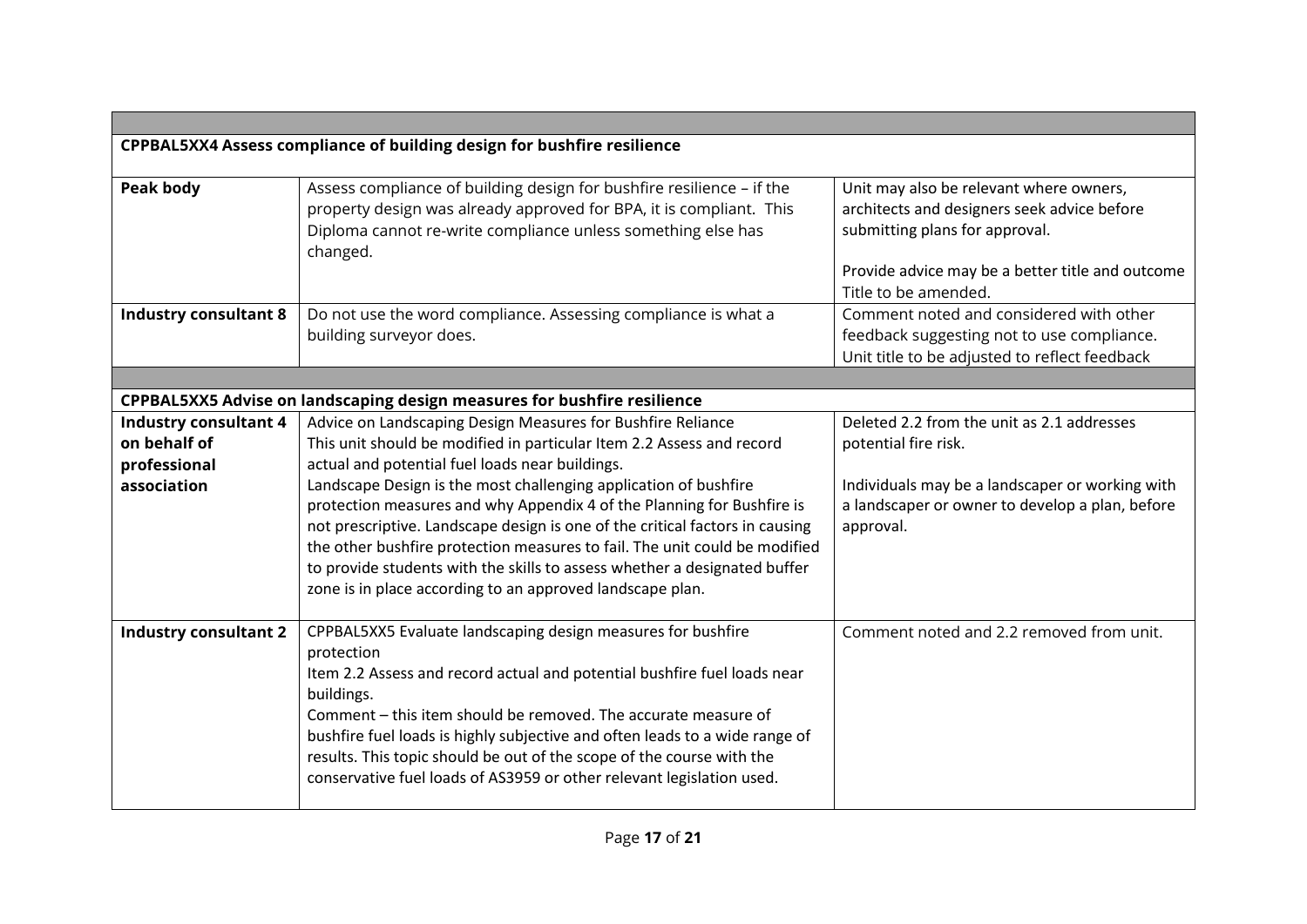| <b>Industry consultant 3</b>                                                                          | Item 2.2 Assess and record actual and potential bushfire fuel loads near<br>buildings. | Comment noted and 2.2 removed from unit.          |
|-------------------------------------------------------------------------------------------------------|----------------------------------------------------------------------------------------|---------------------------------------------------|
|                                                                                                       |                                                                                        |                                                   |
|                                                                                                       | Comment – this item should be removed. The accurate measure of                         |                                                   |
|                                                                                                       | bushfire fuel loads is highly subjective and often leads to a wide range               |                                                   |
|                                                                                                       | of results. This topic should be out of the scope of the course with the               |                                                   |
|                                                                                                       | conservative fuel loads of AS3959 or other relevant legislation used                   |                                                   |
|                                                                                                       |                                                                                        |                                                   |
|                                                                                                       | <b>CPPBAL5XX6 Prepare a bushfire emergency plan for domestic premises</b>              |                                                   |
|                                                                                                       |                                                                                        |                                                   |
| <b>Industry consultant 4</b>                                                                          | This could be an excellent unit.                                                       | Comment noted. Thank you for support.             |
| on behalf of                                                                                          |                                                                                        |                                                   |
| professional                                                                                          |                                                                                        |                                                   |
| association                                                                                           |                                                                                        |                                                   |
|                                                                                                       |                                                                                        |                                                   |
| CPPBAL5XX7 Determine bushfire regulatory requirements for simple subdivisions in bushfire prone areas |                                                                                        |                                                   |
| Peak body                                                                                             | 1. Determine bushfire regulatory requirements for simple subdivisions                  | Comment noted that respondent considers           |
|                                                                                                       | in bushfire prone areas developed property exist after Planning,                       | unit not required.                                |
|                                                                                                       | Design and Certification has occurred.                                                 | Unit has been identified as useful for local      |
|                                                                                                       |                                                                                        | government purposes.                              |
| Government                                                                                            | Generic terms may be required to cover terminology used in different                   | Generic wording will be used to allow for         |
| department                                                                                            | jurisdictions eg bushfire management plan,                                             | specific jurisdictional terminology.              |
| <b>Industry consultant 4</b>                                                                          | Determine bushfire regulatory requirements for a simple subdivision in                 | Comment noted                                     |
| on behalf of                                                                                          | bushfire-prone areas                                                                   | The individual does not need to undertake a       |
| professional                                                                                          | Will this unit lead students to be competent in providing subdivisions in              | BAL in this unit but have access to and be able   |
| association                                                                                           | bushfire prone land? The unit involves a student preparing                             | to interpret the BAL see PC1.4.                   |
|                                                                                                       | recommendations for a legislative compliance framework. The issue                      | BAL assessment is included in the core units      |
|                                                                                                       | with this is that the student will need to undertake a BAL assessment to               |                                                   |
|                                                                                                       | determine in the first place whether this is a simple subdivision or not.              | Unit is being further refined to clarify outcome. |
|                                                                                                       | This leads back to the issue of whether this Diploma provides the                      |                                                   |
|                                                                                                       | competencies for identifying the correct BAL.                                          |                                                   |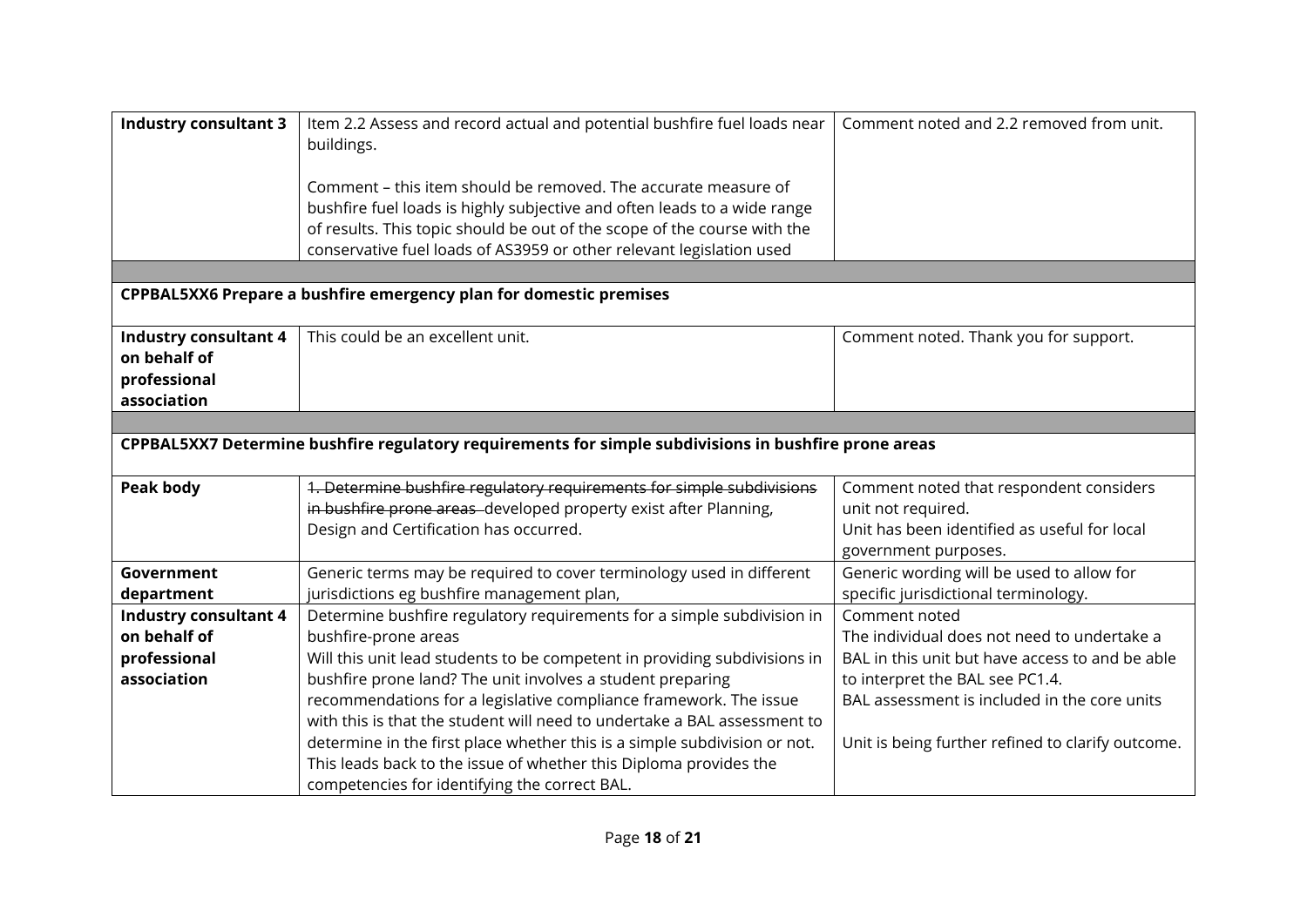| CPPBAL5XX8 Determine bushfire regulatory requirements for simple subdivisions in bushfire prone areas |                                                                                                                                                                                                                                                                                                                                                                                                                                                                                                                                                                                                                                                                                                |                                                                                                                                                                                                                                                                                                    |
|-------------------------------------------------------------------------------------------------------|------------------------------------------------------------------------------------------------------------------------------------------------------------------------------------------------------------------------------------------------------------------------------------------------------------------------------------------------------------------------------------------------------------------------------------------------------------------------------------------------------------------------------------------------------------------------------------------------------------------------------------------------------------------------------------------------|----------------------------------------------------------------------------------------------------------------------------------------------------------------------------------------------------------------------------------------------------------------------------------------------------|
|                                                                                                       |                                                                                                                                                                                                                                                                                                                                                                                                                                                                                                                                                                                                                                                                                                |                                                                                                                                                                                                                                                                                                    |
| Peak body                                                                                             | 1. Determine bushfire regulatory requirements for complex<br>subdivisions in bushfire prone areas (not property specific, BPAD<br>planner role)                                                                                                                                                                                                                                                                                                                                                                                                                                                                                                                                                | Comment noted and along with consideration<br>of other feedback received in relation to<br>planning, the unit is being refined to clarify<br>outcomes.                                                                                                                                             |
| Government<br>department                                                                              | If the unit is only asking for 1 assessment, then a complex subdivision<br>will be most appropriate and relevant to all states. If we were to ask for<br>2 assessments then we could use complex subdivision and then,<br>dependant on state, ask for either a 2nd complex subdivision or (for<br>WA) a local planning scheme amendment or structure plan, in which<br>case this could be changed to complex planning applications (which<br>covers all types)                                                                                                                                                                                                                                 | Comment noted and will be considered in<br>refinement of the unit.                                                                                                                                                                                                                                 |
|                                                                                                       | Remove word 'development' from PC1.1                                                                                                                                                                                                                                                                                                                                                                                                                                                                                                                                                                                                                                                           |                                                                                                                                                                                                                                                                                                    |
| <b>Industry consultant 4</b><br>on behalf of<br>professional<br>association                           | Determine bushfire regulatory requirements for complex subdivisions n<br>bushfire prone areas<br>Determine bushfire regulatory requirements for a simple subdivision in<br>bushfire-prone areas<br>Will this unit lead students to be competent in providing subdivisions in<br>bushfire prone land? The unit involves a student preparing<br>recommendations for a legislative compliance framework. The issue with<br>this is that the student will need to undertake a BAL assessment to<br>determine in the first place whether this is a simple subdivision or not.<br>This leads back to the issue of whether this Diploma provides the<br>competencies for identifying the correct BAL. | The individual does not need to undertake a BAL<br>but have access to and be able to interpret the<br>BAL for the purposes of this unit.<br>Comment noted and along with consideration<br>of other feedback received in relation to<br>planning, the unit is being refined to clarify<br>outcomes. |
| <b>Industry consultant 2</b>                                                                          | CPPBAL5XX8 Determine land use planning requirements for complex<br>subdivisions in bushfire prone areas<br>This entire subject should be removed from the course. My interpretation<br>of complex subdivision is a performance-based solution where not all                                                                                                                                                                                                                                                                                                                                                                                                                                    | Technical advisory group advised to retain this<br>unit to address planning outcomes.                                                                                                                                                                                                              |

**Contract Contract**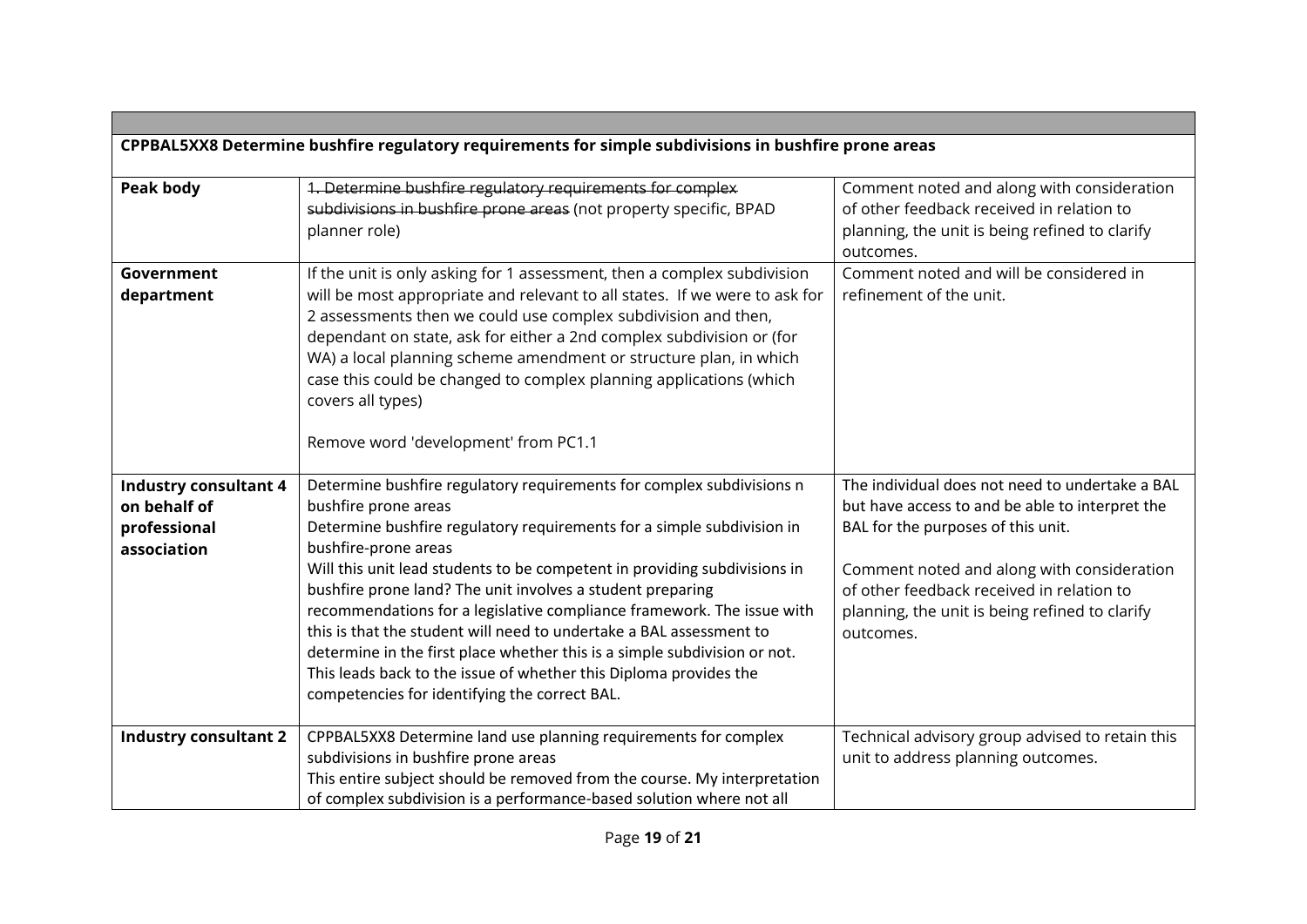|                                                                                                         | acceptable solutions can be complied with. It should be outside the scope<br>of a diploma course.                                                                                                                                                                                                                                                                                           |                                                                                                                                                                                              |
|---------------------------------------------------------------------------------------------------------|---------------------------------------------------------------------------------------------------------------------------------------------------------------------------------------------------------------------------------------------------------------------------------------------------------------------------------------------------------------------------------------------|----------------------------------------------------------------------------------------------------------------------------------------------------------------------------------------------|
| <b>Industry consultant 3</b>                                                                            | CPPBAL5XX8 Determine land use planning requirements for complex<br>subdivisions in bushfire prone areas<br>This entire subject should be removed from the course. My interpretation<br>of complex subdivision is a performance-based solution where not all<br>acceptable solutions can be complied with. It should be outside the scope<br>of a diploma course.                            | Technical advisory group advised to retain this<br>unit to address planning outcomes.                                                                                                        |
|                                                                                                         |                                                                                                                                                                                                                                                                                                                                                                                             |                                                                                                                                                                                              |
| CPPBAL5XX9 Determine bushfire regulatory requirements for vulnerable occupants in bushfire prone areas. |                                                                                                                                                                                                                                                                                                                                                                                             |                                                                                                                                                                                              |
| <b>Peak body</b>                                                                                        | Determine bushfire regulatory requirements for vulnerable occupants<br>in bushfire prone areas. (this has been done in the BCA 2022 in Spec<br>43 for Class 9, so is the Diploma graduate now a BCA code consultant<br>because the focus has changed from property protection to vulnerable<br>occupant protection which is a steep difference.)?                                           | Based on technical advisory group advice and<br>other feedback this unit is being removed.                                                                                                   |
| <b>Industry consultant 4</b><br>on behalf of<br>professional<br>association                             | Determine bushfire regulatory requirements for vulnerable occupants<br>in bushfire-prone areas<br>This should be outside the scope of a vocational diploma course.<br>Vulnerable occupants have increased needs for protection and<br>evacuation that should be comprehensively considered by a bushfire<br>design professional using the full framework of bushfire planning and<br>design | Based on technical advisory group advice and<br>other feedback this unit is being removed.                                                                                                   |
| <b>Industry consultant 2</b>                                                                            | CPPBAL5XX9 Determine land use planning requirements for vulnerable<br>occupants in bushfire prone areas<br>Part of the performance evidence is to prepare an emergency<br>management plan. This should be its own subject.                                                                                                                                                                  | Based on technical advisory group advice and<br>other feedback the vulnerable occupants unit is<br>being removed. And emergency management<br>plan for domestic premises is a separate unit. |